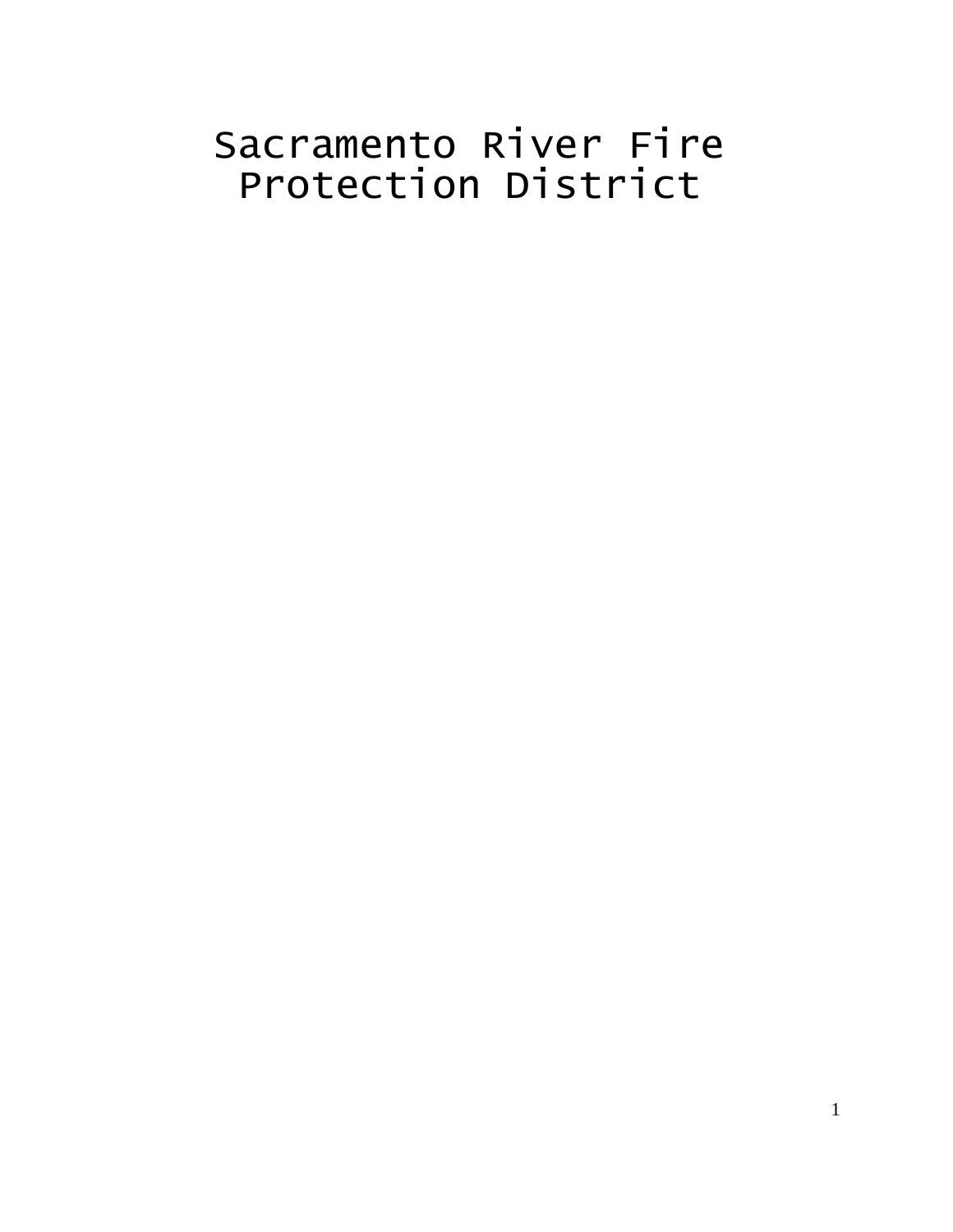# Annual Report 2018-2019

## Fire Chief/CEO

After more than thirty years of advocating that the Colusa City Fire Department and Sacramento River Fire District join together in some fashion the governing bodies of both agencies have finally initiated conversation into consolidating the two agencies.

Both Agencies appointed two governing members to form a AD-HOC Committee to research the possibility of consolidating in January. The Fire Chiefs, City Manager and a member of each Firefighters Association will also sit on the committee.

The first meeting of the AD-HOC Committee was held on February  $11<sup>th</sup>$ , since then several additional meetings have taken place.

The AD-HOC Committee is tasked with determining the best way to combine the two agencies into one agency that meets the needs of both fire agencies in serving the citizens.

It has been determined that the formation of a Joint Powers Authority under the provisions of Government Code 6500, which allows the formation of an independent agency with common powers between two or more established government agencies (city or district) without those agencies loosing their autonomy.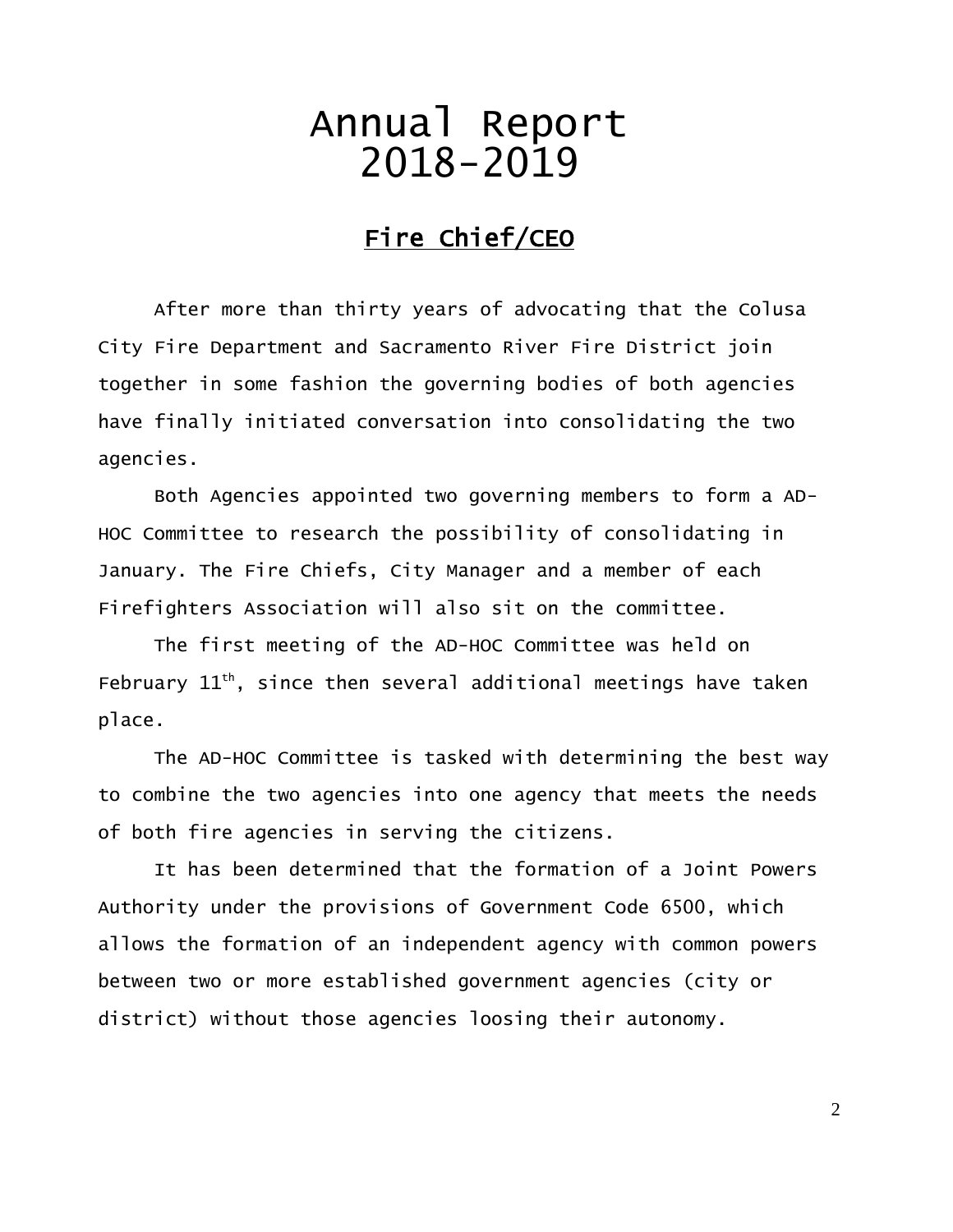The Committee has shared common information regarding their agencies, such as, personnel, budgets, apparatus, fire stations, responses, fire prevention and other duties common to the fire service.

Committee members have met with or conversed with agencies that have formed a JPA in the past and learned the pros and cons of formatting a JPA.

The most important aspect of forming a JPA is identifying the need and the willingness of the governing bodies to recognize that need and work towards a common goal.

There have been talks in the past regarding this issue between the City and District, but those talks stalled early on primarily due to the unwillingness to recognize the need of a JPA by certain parties. That mind set has obviously changed and we have people who are truly committed to investigating the possibility of forming a JPA in the best interest of the citizens.

One major step towards visualizing the make up of the JPA was establishing an automatic aid agreement where both fire agencies respond together to mitigate an emergency. We can see how the members of both agencies work together to mitigate an emergency. We can see how the members of both agencies work together to mitigate an situation. The automatic aid agreement began in June and so far has worked well, although, the number of incidents have been small. Myself, and Colusa Fire Chief Conley will review the agreement in November 2019.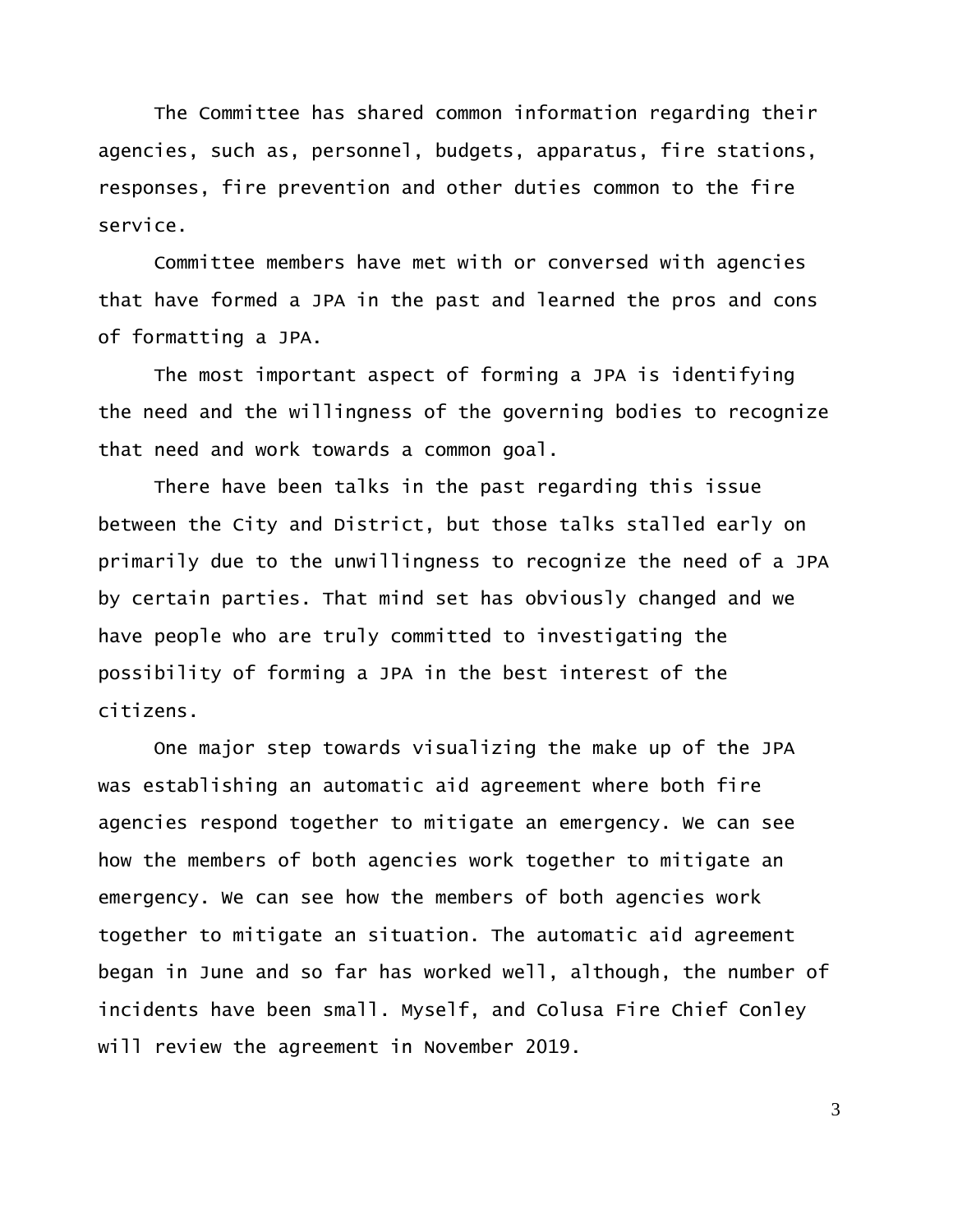The AD-HOC Committee will continue to meet and discuss issues pertaining to the formation of a JPA with a goal of providing the best possible fire protection service.

This is a long-term project. There are many issues that have to be discussed and decisions made. It will be at least two years before the Draft JPA will be presented to the District and City governing bodies.

The AD-HOC Committee decided early on that the discussions are to be as thorough as possible and be transparent to the citizens while working through all the issues.

I firmly believe that a workable JPA can be formed for the future of the fire service for the City of Colusa and Sacramento River Fire District.

The District's finances continue to be viable. Revenues continue to be stable with a slight increase overall during 2018- 2019. The expenditures continue to be scrutinized. Some capital improvement projects were pushed back to the 2019-2020 fiscal year with hopes of increased revenues, which is anticipated. Those projects included the replacement of the Staff Vehicle and Type II/III Engine. The completion of the Colusa Station renovation project and completion of the Grand Island Station Maintenance projects.

The District's reserves remain healthy. It appears that the District will be able to purchase the new Staff vehicle and the cab and chassis for the new engine without utilizing reserve monies.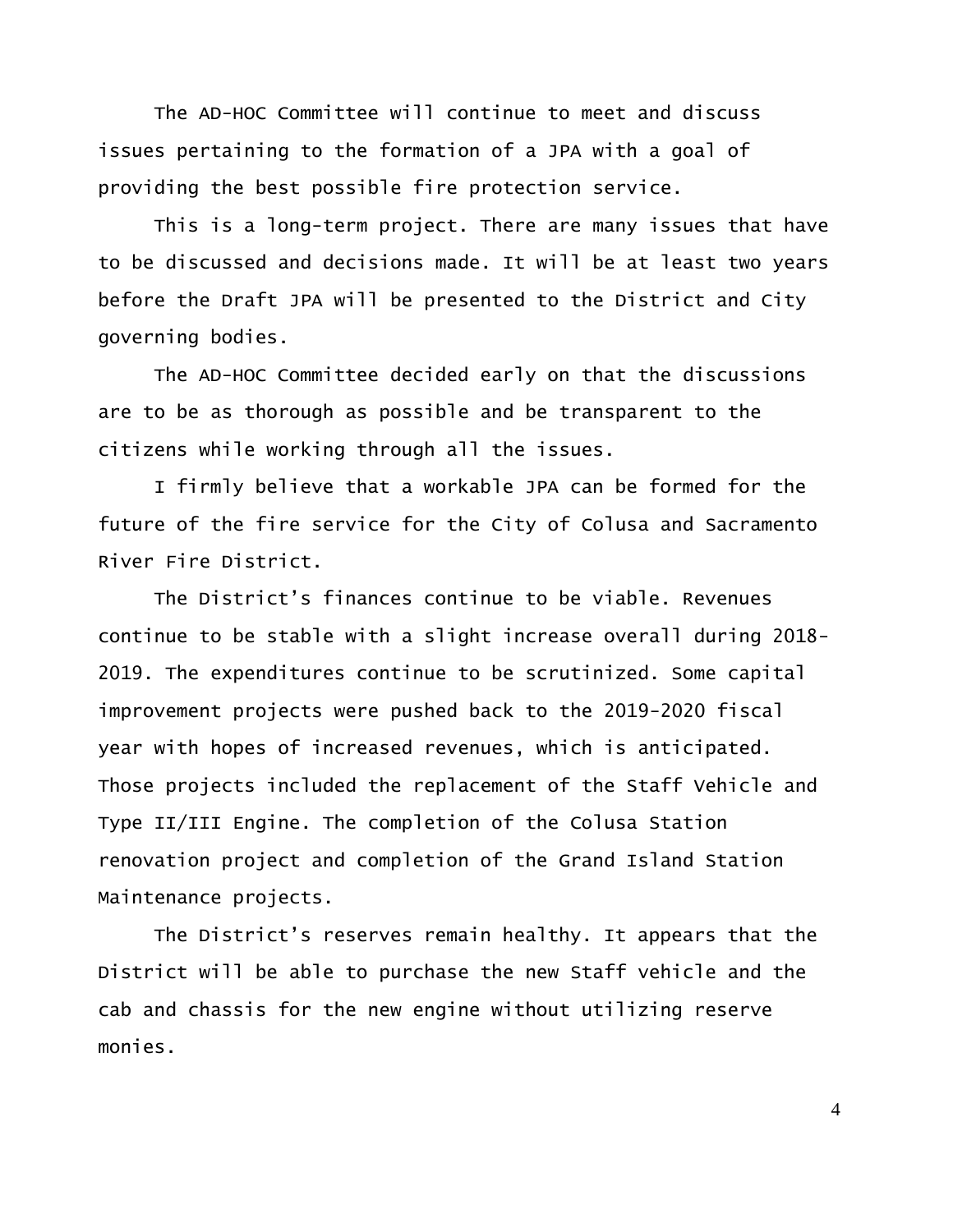The District maintained a balanced budget without utilizing reserves for the 2018-2019 fiscal year. The District expended 66% of budgeted revenues for the year.

Overall revenues increased with interest and fire suppression representing the largest increase. Fire suppression revenues are considered a wash as expenditures for fire suppression services are usually 95% of revenues received (personnel, workers compensation insurance, apparatus and equipment repairs or replacement).

It is unclear at this point what the special assessment revenues will be in 2019-2020. Special assessment revenues declined 2% as anticipated due to the audit by the Auditor's office. This year the Fire District has been directly involved in the special assessment audit and there will be a number of changes, both negative and positive. It will not known until the audit is completed if special assessments will remain relatively the same, decrease or increase.

Revenues continue to be viable. It is the unknowns that the District has to contend with, fuel, insurances, salaries, benefits, utilities, equipment maintenance are all expenditures that continue to increase at unknown rates for the most part.

The new Assistant Chiefs position continue to have positive results. Both Assistant Chief Ash and Fisher continue to fulfill their obligations, which have definitely been a benefit to the Fire District.

As in the past years the recruitment and retention of volunteer personnel continues to be a challenge. The District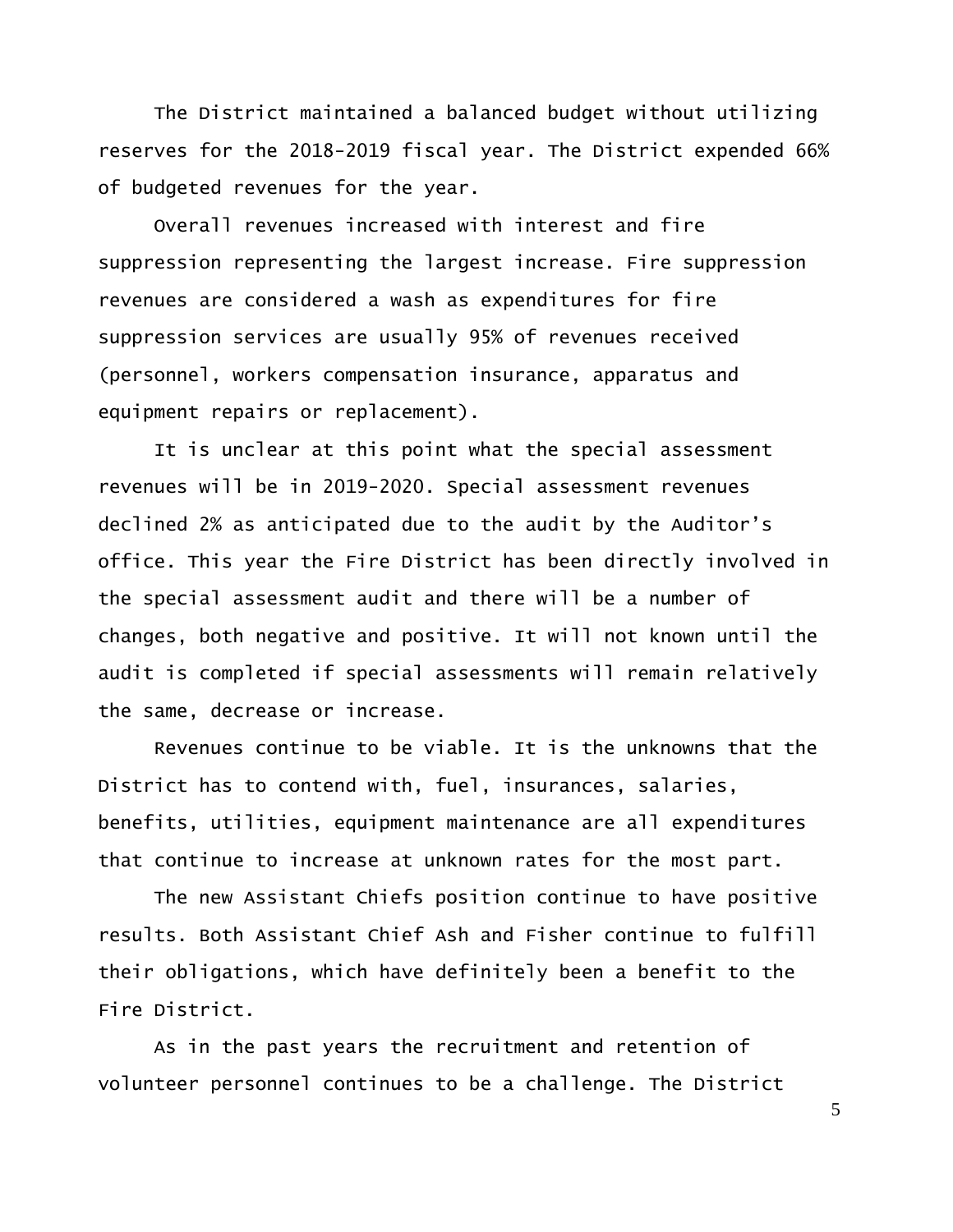placed only one new member on the membership roster and removed two members. There are presently four people going through the membership process with hopes of them being placed on the roster very soon.

The District presently has 32 Volunteer members, 24 at the Colusa Station and 8 at the Grand Island Station.

In order to maintain adequate personnel response to structure fires, vehicle fires, hazardous materials incidents, vehicle accidents and industrial accidents the District will rely on automatic and mutual aid personnel.

The volunteers continue to provide a valuable and necessary service to the citizens of the district and visitors and must be highly commended on their dedication. The volunteers are the backbone of the District and make fire suppression and the other services provided viable.

The volunteer provided 5,549 hours to emergency responses and 1583.5 hours to training during the year totaling 7,132.5 hours. The District Administration in very thankful, as should be the citizens, for the services the volunteers provide in a professional and responsible manner.

The full-time paid Fire Captain has been following behind on his responsibilities that have presented issues for the Administration. The Administration has been working closely with the Captain in an attempt to work through the issues with little success. It appears that some type of disciplinary action will be needed to correct the issue.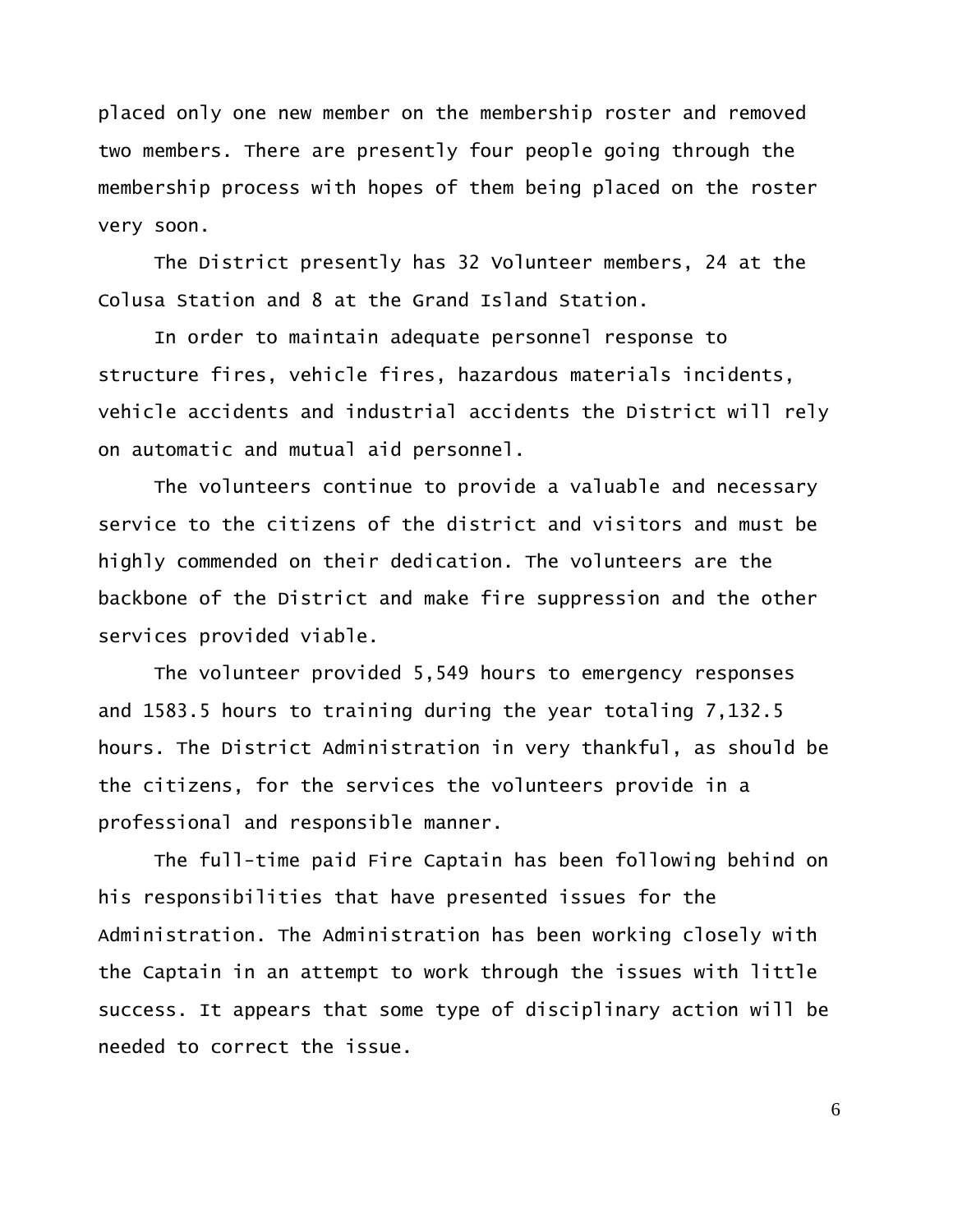The part-time Staff, Secretary, Custodian and Mechanics continue to provide invaluable service for the district. All parties due an acceptional job in all their duties. Susie McCullough, Secretary; Israel Lopez, Custodian ; Martin Ramirez and Heath Krug, Mechanics are commended for the jobs they perform. With the exception of the Secretary all other part time support personnel are also Volunteer Firefighters.

The total number of incidents declined from 2017-2018 from 424 to 395 (7.5%). Contributing to the decline were the fires from 40 to 33 (5%), mutual aid response from 52 to 47 (12%) and Public Service and Agency assists from 40 to 20 (50%). EMS responses showed a slight increase from 221 to 224. All other categories remained relatively the same.

The decline in fire incidents was not accompanied by a decline in monetary losses. Fire losses increased from \$30,983.00 to \$55,557.00 (44%). The largest loss fire was a rice harvester, which caused \$40,500.00 in damage. Four vehicle fires and a travel trailer caused \$13,882.00 in damage. These losses accounted for 98% of the total fire loss for the year. Structure fires accounted for \$175.00 in losses.

The structure fire loss for the year is attributed to the aggressive fire inspection programs the district has been conducting for the past 37 years. I am convinced that the inspections are very beneficial.

The monetary losses for the year are a very acceptable dollar amount in relationship to the Fire District's assessed valuation of approximately 678 million dollars.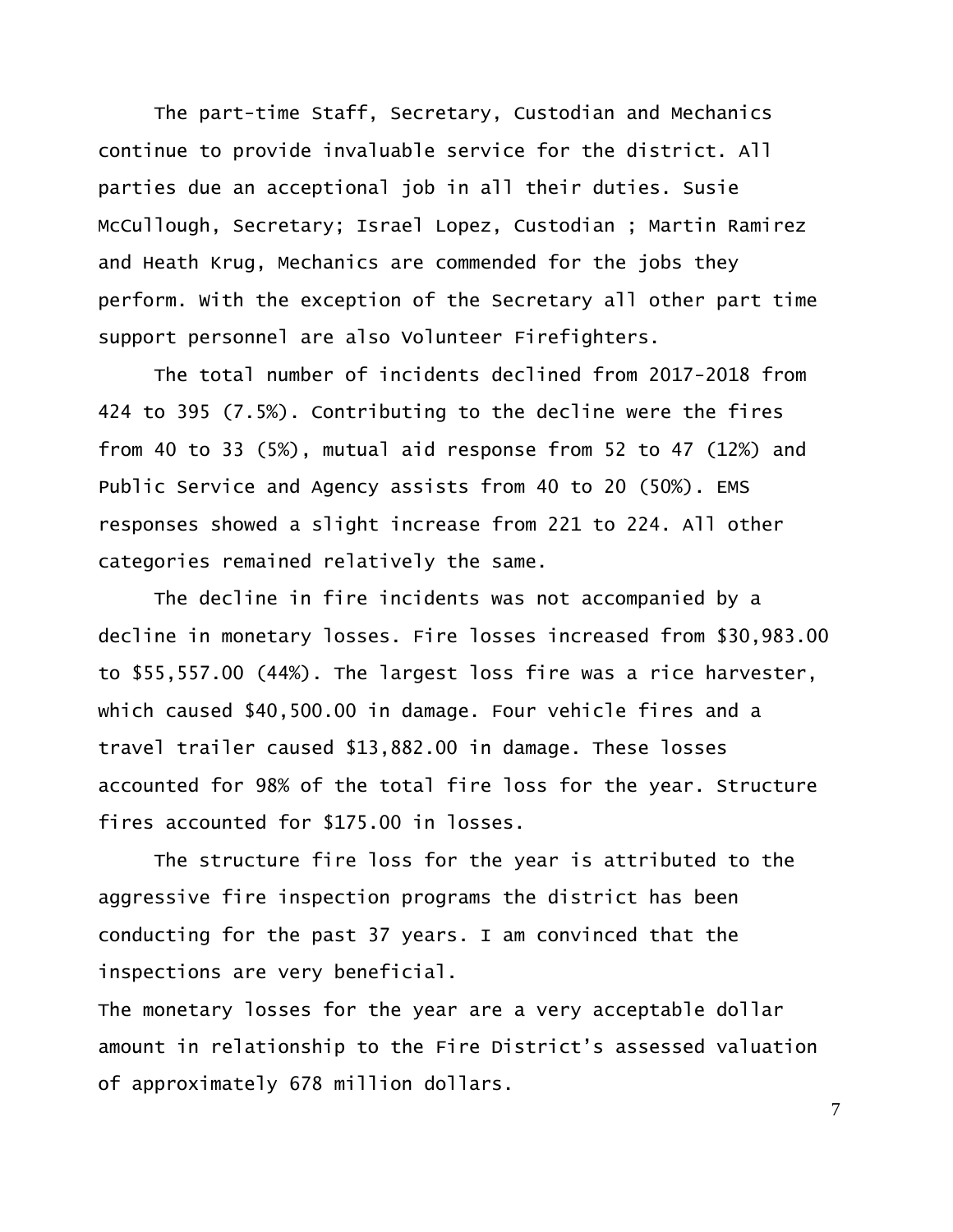As in past years the Fire District has provided support with apparatus and personnel to the State Forestry Agency, CAL-FIRE, Federal Agencies, U.S. Forest Service, Bureau of Land Management, and U.S. Park Service. In 2018-2019 the Fire District responded to the following Wildland Incidents: Camp Incident in Butte County, Hirz Incident in Shasta County, Mendocino Complex (Ranch and River Incident) in Mendocino County, Carr-Incident in Shasta County, Creek Incident in Shasta County and Lane Incident in Tehama County, The District provided 2476.5 hours to these incidents. During these incidents our personnel experienced an enormous amount of devastation in life and property loss.

All emergency incidents during the year were mitigated effectively, efficiently and safely with no firefighter injuries or deaths. Personnel continue to be dedicated to safety. All safety violations are mitigated in a timely manner, depending on severity, to insure the safety of personnel. There were no reportable accidents during the year. Several minor accidents occurred involving Fire District Apparatus, which resulted in very minor damage.

Safety is accepted by the Administration and Firefighters as a routine and is practiced daily. All personnel are responsible for their safety first, safety of other personnel second, and safety of civilians third.

The District continues to maintain a very good safety record and thanks all personnel for their participation.

The Board of Directors continues to provide a high level of leadership for the Administration and Firefighters. Their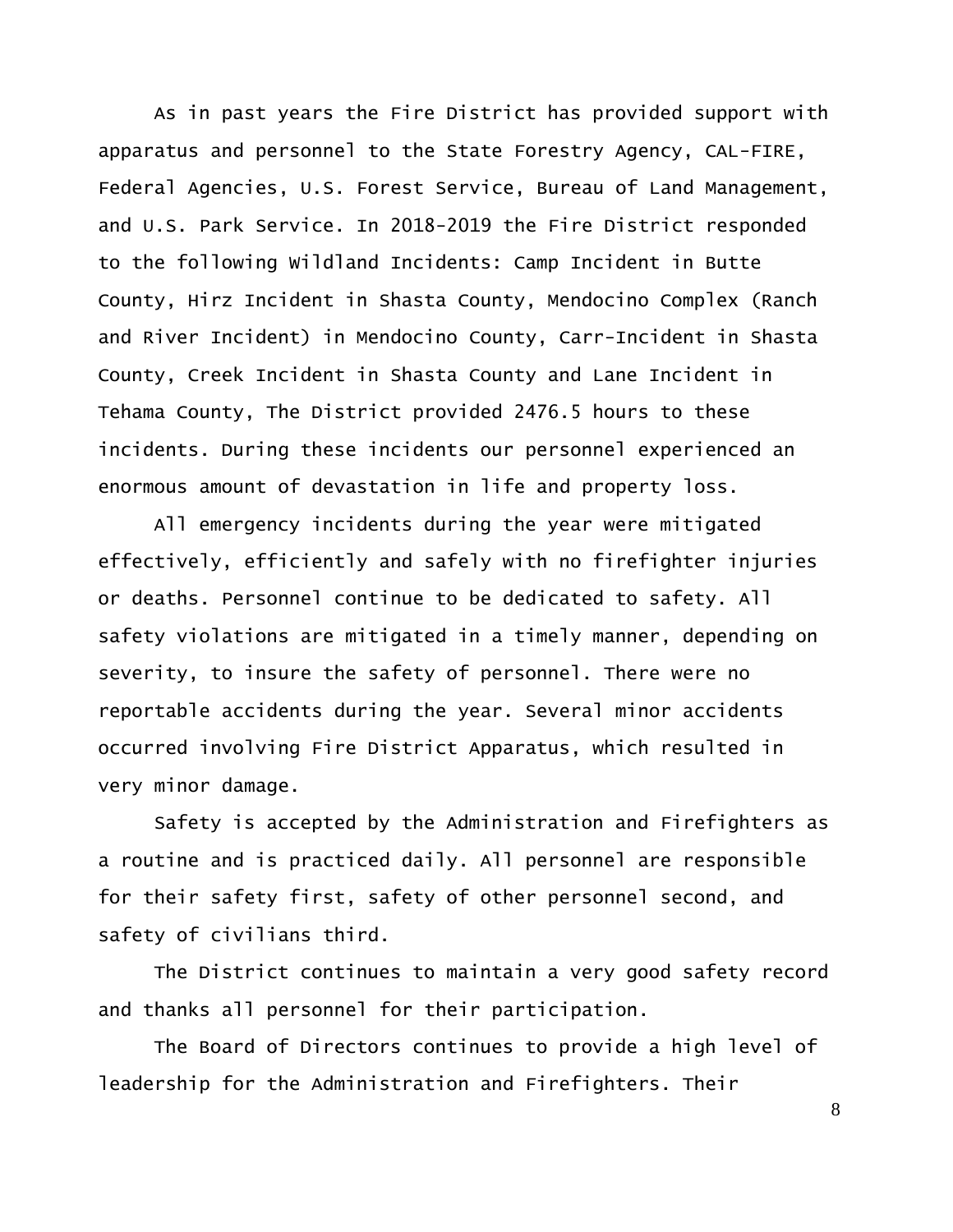dedication and insistence of providing a high level of services at an equitable cost to our citizens continues to be a top priority. With the boards leadership annual and projected goals continue to be met. With goals being met provides the citizens with a continued level of service that benefits all citizens and visitors.

In closing, I would like to thank the Board of Directors, Firefighters and Support Staff for their continued dedication and time during the year that makes our service to the community successful. They are the people who make it all work. It is a pleasure and honor to work with such a great group of people and I look forward to working with them in the future.

Respectfully,

Jeffrey J. Winters Fire Chief/CEO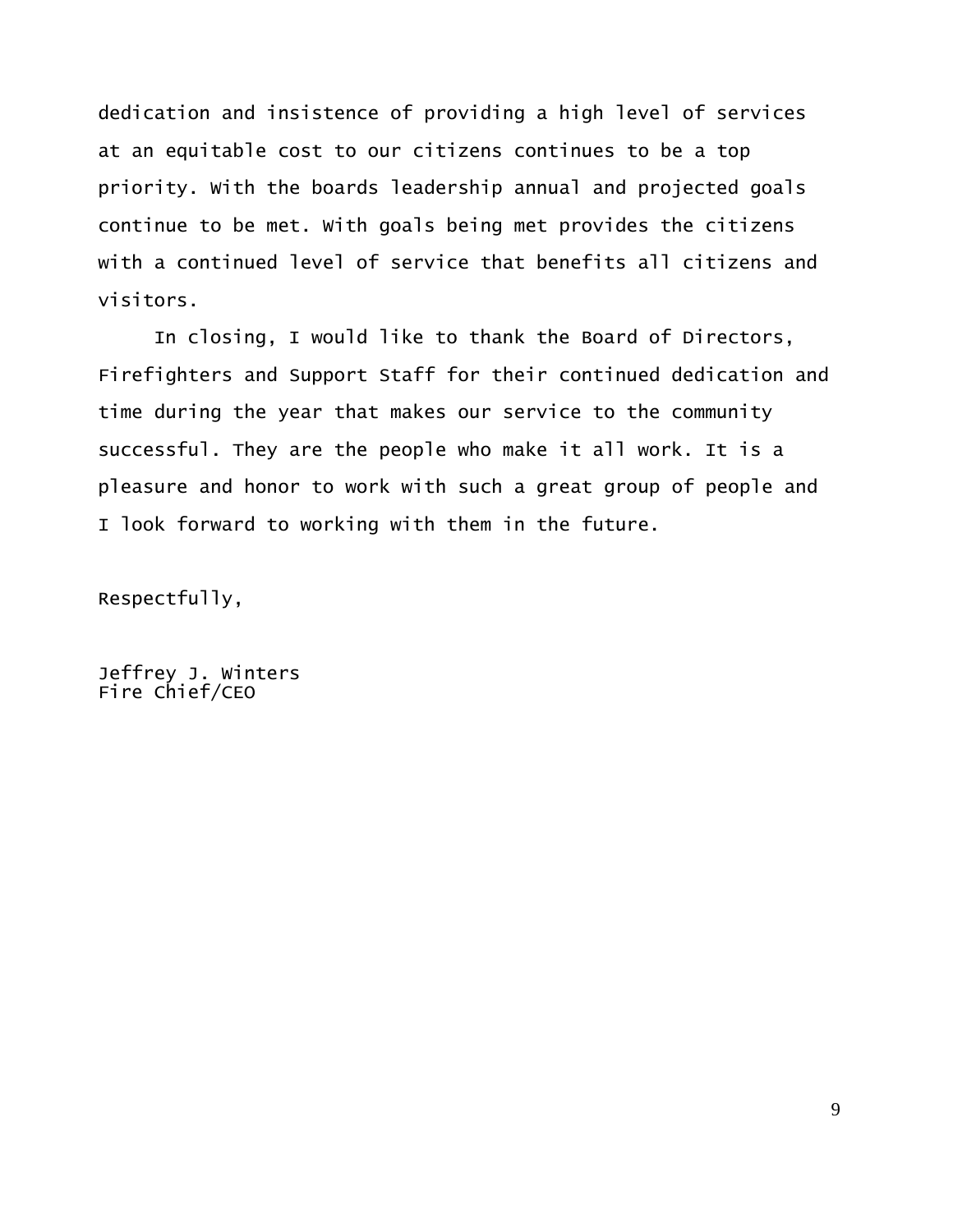#### BOARD OF DIRECTORS

#### 2018-2019 Board of Directors

John Garner- Chairman

John Zwald – Vice -Chairman

John Miller – Director

Patty Hickel – Secretary

Roger Moore – Director

Art Olivares – Director

Rande Brookins – Director

Leonard E. Bolen- Clerk to the Board

The Board of Directors is responsible for the Administration of the Fire District. Their responsibilities include approving claims for payment, hiring and dismissing full time personnel; providing and maintaining necessary insurance coverages, purchasing apparatus and equipment, approve agreements pass ordinances, and maintain sufficient revenues for District operations.

The Directors meet on the second Tuesday of the month at alternate stations to conduct general business. All meetings were held as scheduled. All meetings are conducted in accordance with the Brown Act.

Special meetings are held as necessary. One special meeting was held during the year.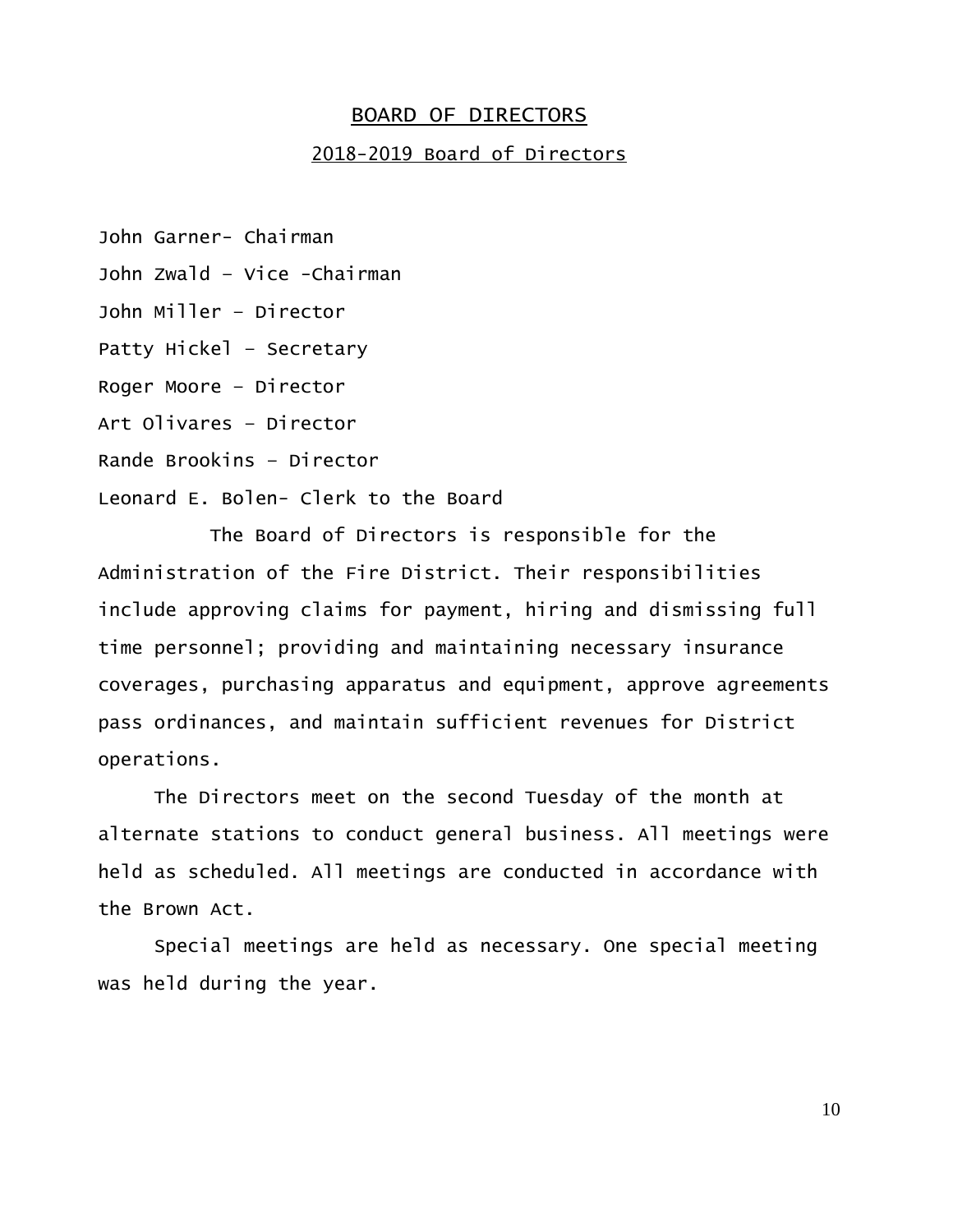The Directors continue to be diligent in providing a safe environment for the citizens through proactive decisions they make during the year.

The Directors must be commended for their time, sincere concern, and dedication to provide a high level of emergency and non-emergency service to the citizens of the District at an equitable cost.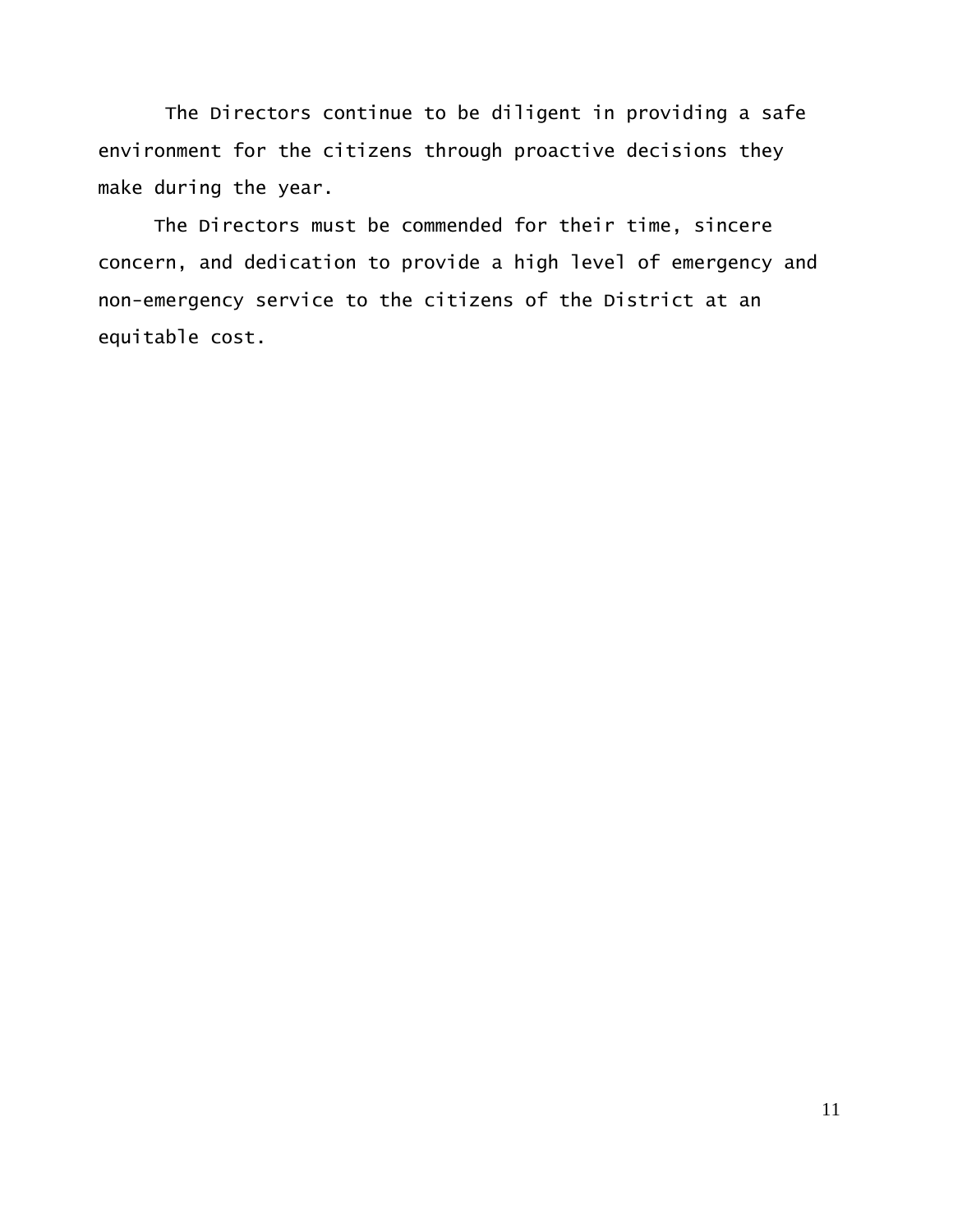### 2018-2019 Goals Accomplished

- Several Capital Improvement projects were delayed in 2019-2020 Fiscal year. (1) Replacement of Staff vehicle (2) replacement of 1984 Type I Engine (3) Station Improvement projects.
- Placed five Volunteers on the District Roster.
- Completed development of specifications for the new Type II Engine.
- Develop specifications for new staff vehicle.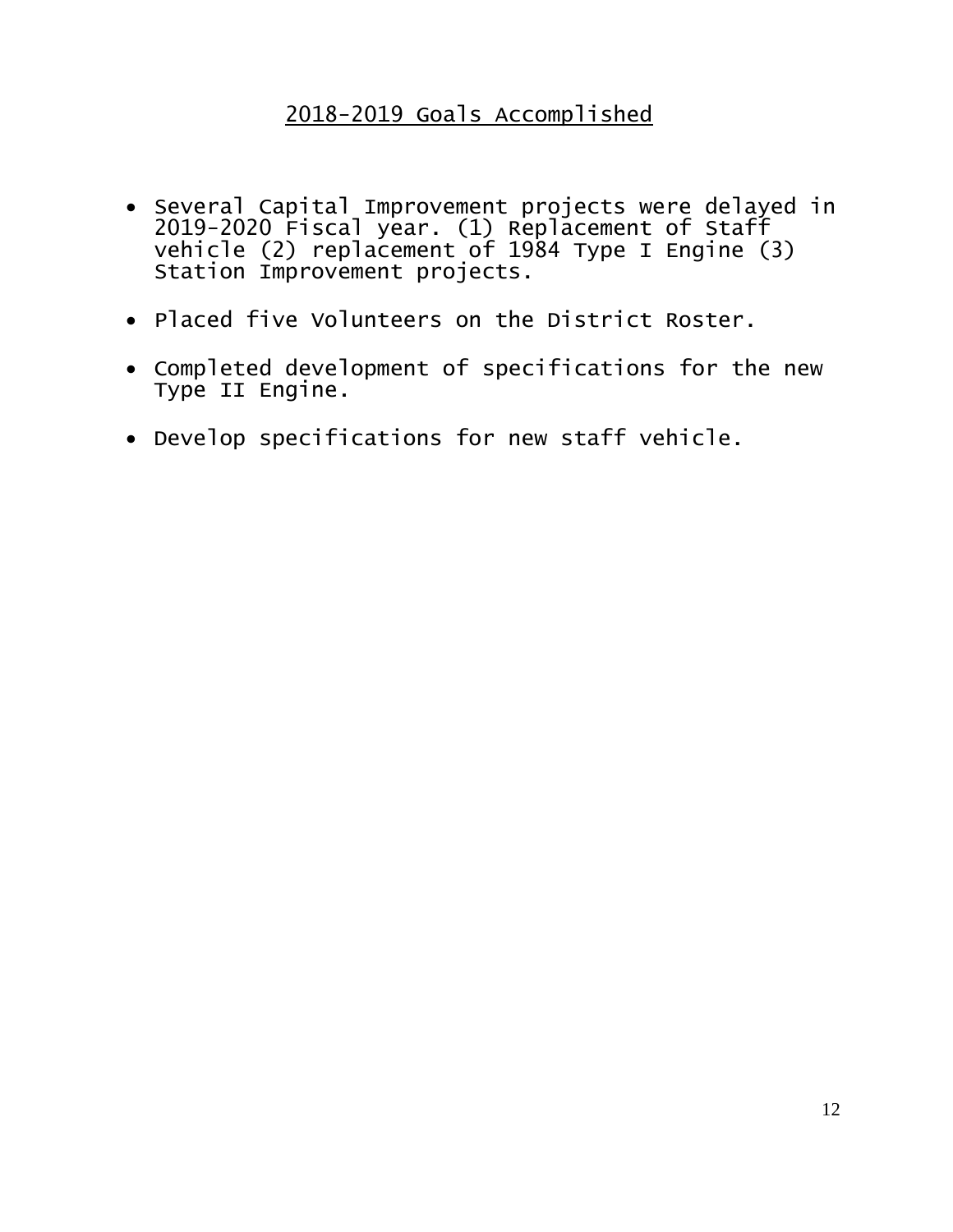### 2019-2020 Goals

- Replace 2009 Staff Vehicle.
- Grand Island Station maintenance project #2 complete insulation of walls, new lighting, new ceiling fans, weather strip doors in apparatus room and paint exterior of building.
- Colusa Station renovation project Stage #5- Expand storage shed, cover patio and install a new gate.
- Continue to research new revenue sources.
- Continue to recruit new volunteer firefighters.
- Replace 1984 Type I Engine.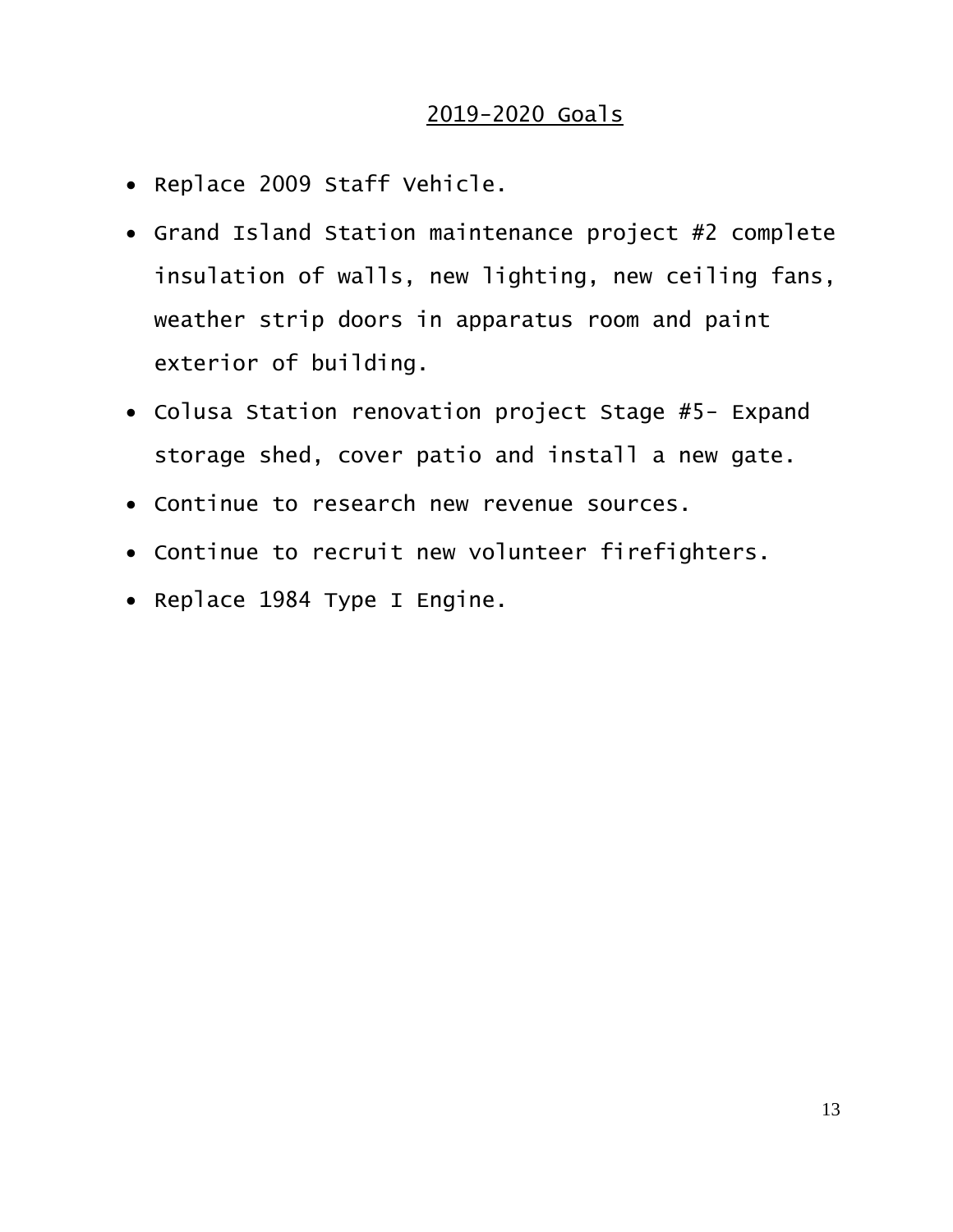### 5-10 Year Goals

- Replace Engine #146, 2002 Type III Engine, and Engine #143, a 1987 Type I Engine.
- Complete Colusa Station Renovation project.
- Complete Grand Island Station maintenance projects.
- Replace structural fire protective clothing.
- Replace or upgrade self-contained breathing apparatus.
- Research new revenue sources.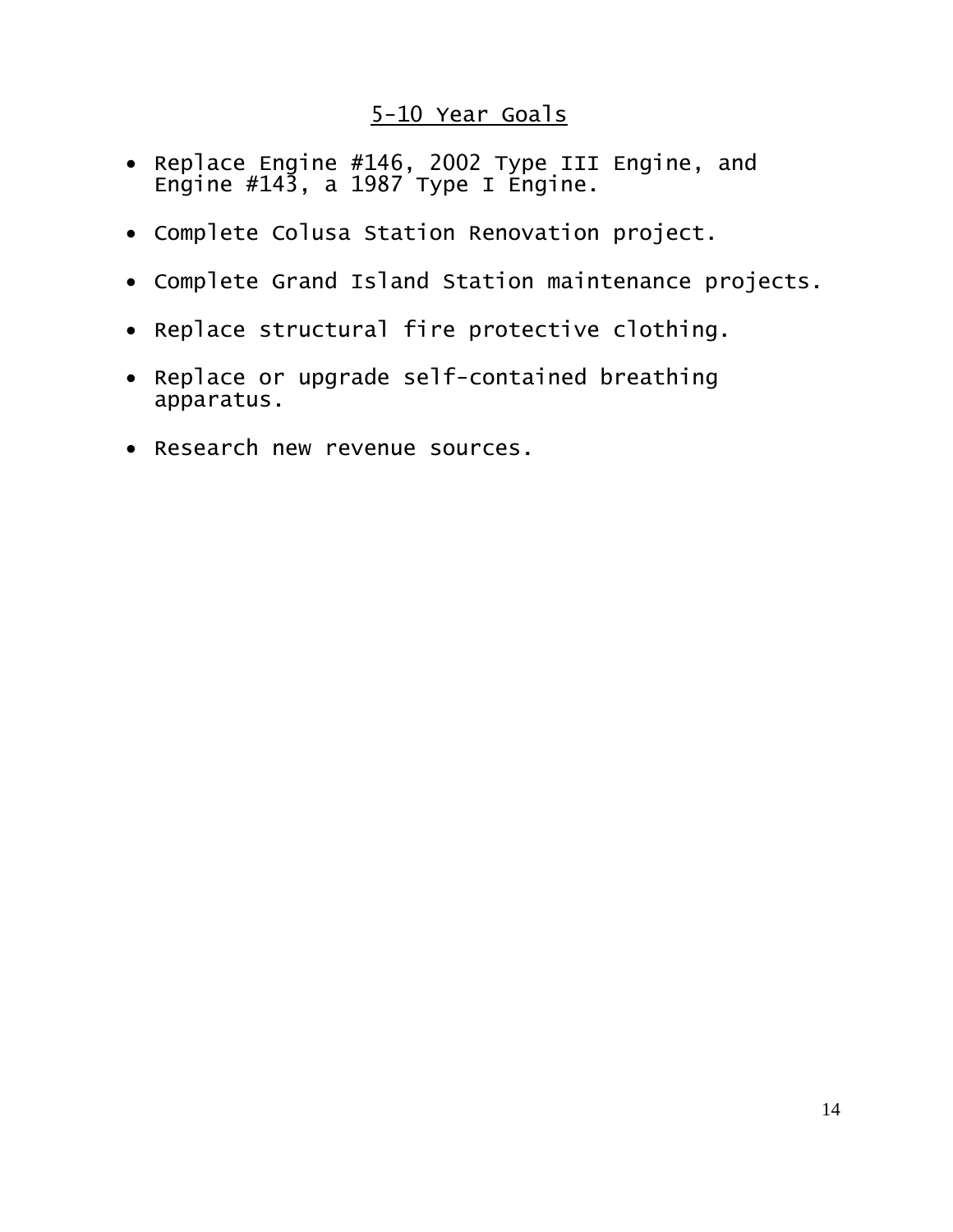#### **BUDGET**

The Board of Directors at their regular meeting on August 14, 2018 approved a balanced budge with estimated Revenue and Expenditures of \$508,999.00.

Actual Revenues for the 2018-2019 Fiscal year were \$664,654.71 and actual Expenditures of \$437,884.67 resulting in a \$226,760 carry over.

Revenue from property tax increased 1.0% and Special Assessments declined 1.5% from 2017-2018. Special Assessment Revenues declined as anticipated due to an audit completed by the Colusa County Auditor's Office. The Audit indicated parcels being assessed for improvements that were never on the parcel or no longer on the parcel.

Revenues from interest earned increased 47% from the 2017-2018 Fiscal year. The County Tax Collector in a more stable stock market has again attributed this increase to more aggressive investments. Interest income will continue to be unstable based on the future of the national economy.

Revenues from fire suppression increased substantially from the previous year (22%) due to the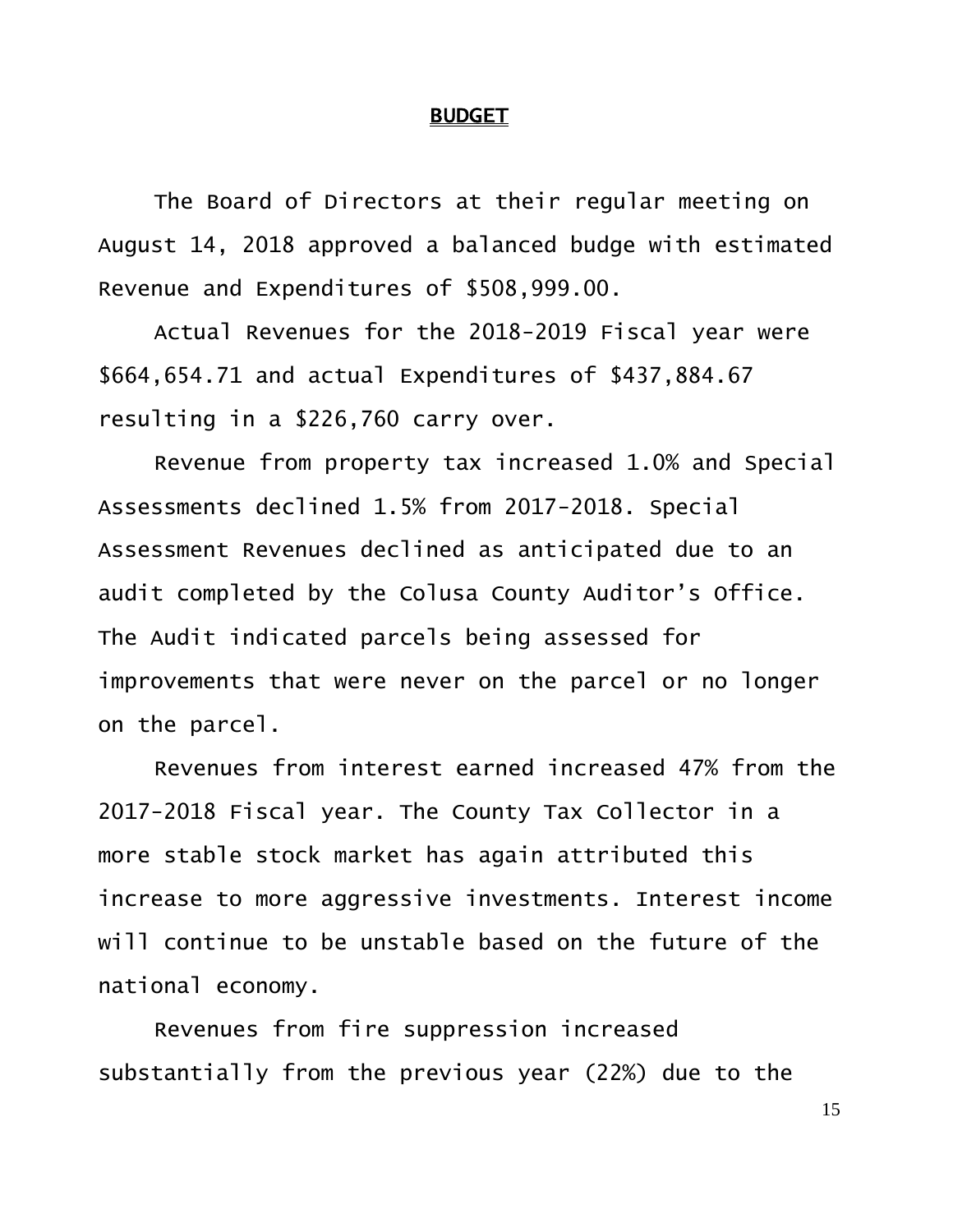increase in participation in out of county responses to wildland fires. It must be recognized that a large percentage of fire suppression revenues are paid out for personnel salaries. So actual Revenues to the District are the smaller amount of the total collected. It also must be remembered that the Fire District does not receive reimbursement for the OES Water Tender assigned by the State when deployed, only for the personnel. All other revenue accounts remained relatively the

same.

With the anticipation that Revenues for the 2018- 2019 Fiscal year would be less than previous years, expenditures were watched closely. The results were favorable to the Fire District as Expenditures were less than Revenues.

Salaries, Health Insurance, equipment maintenance, fuel, and utilities all increased. With the exception of equipment maintenance these accounts are expected to rise annually. The increase in equipment maintenance was due to several large repairs made to apparatus.

All other Expenditure accounts remained within budget.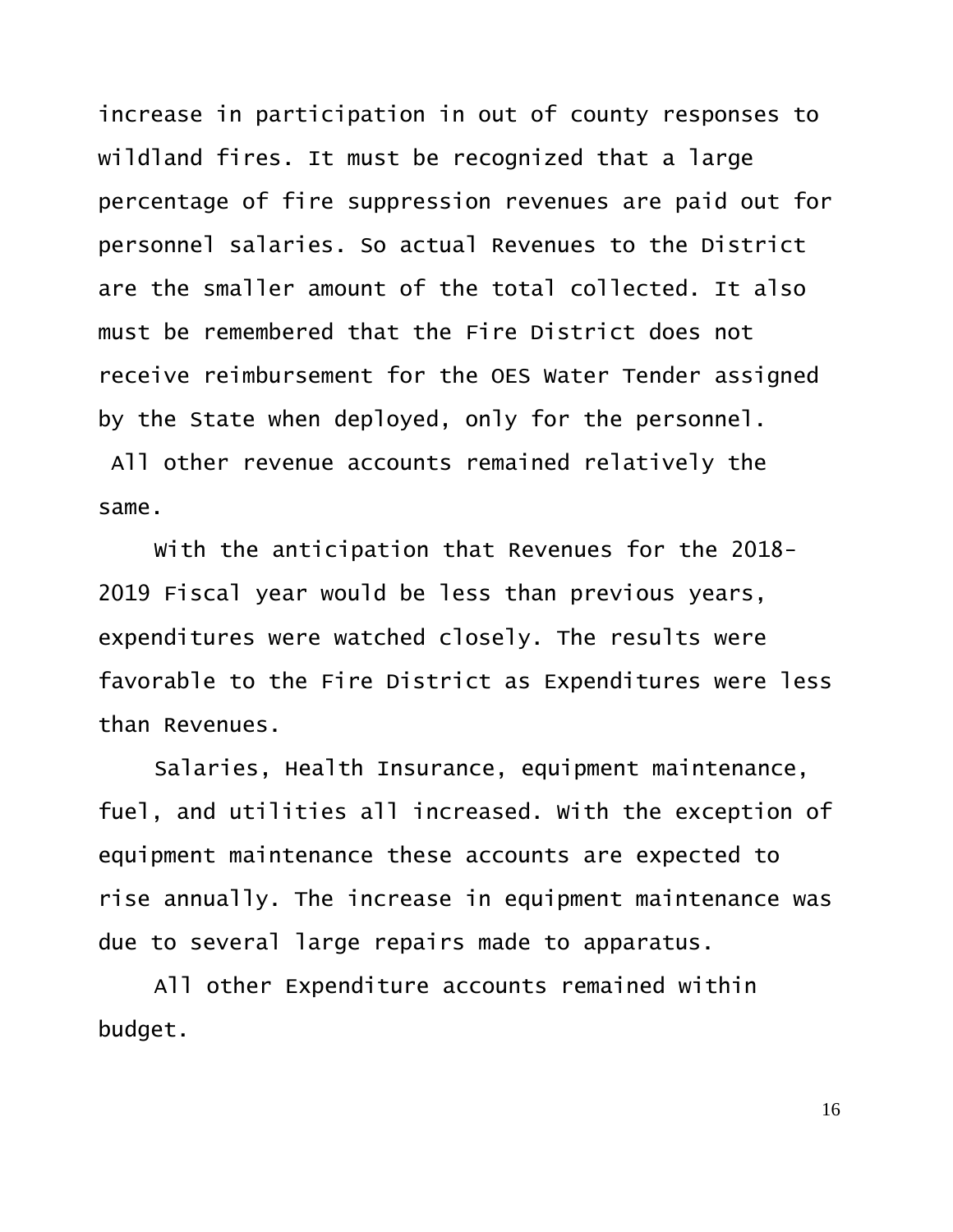The District will see Revenues remain relative the same and Expenditures to increase 2-3% in some accounts that the district has no direct control, such as fuel, health insurance, workers compensation insurance, liability, vehicle and building insurance, and utilities.

The District continues to expend Revenues in a responsible manner with the idea of being responsible to the taxpayers, while continuing to research new revenue sources.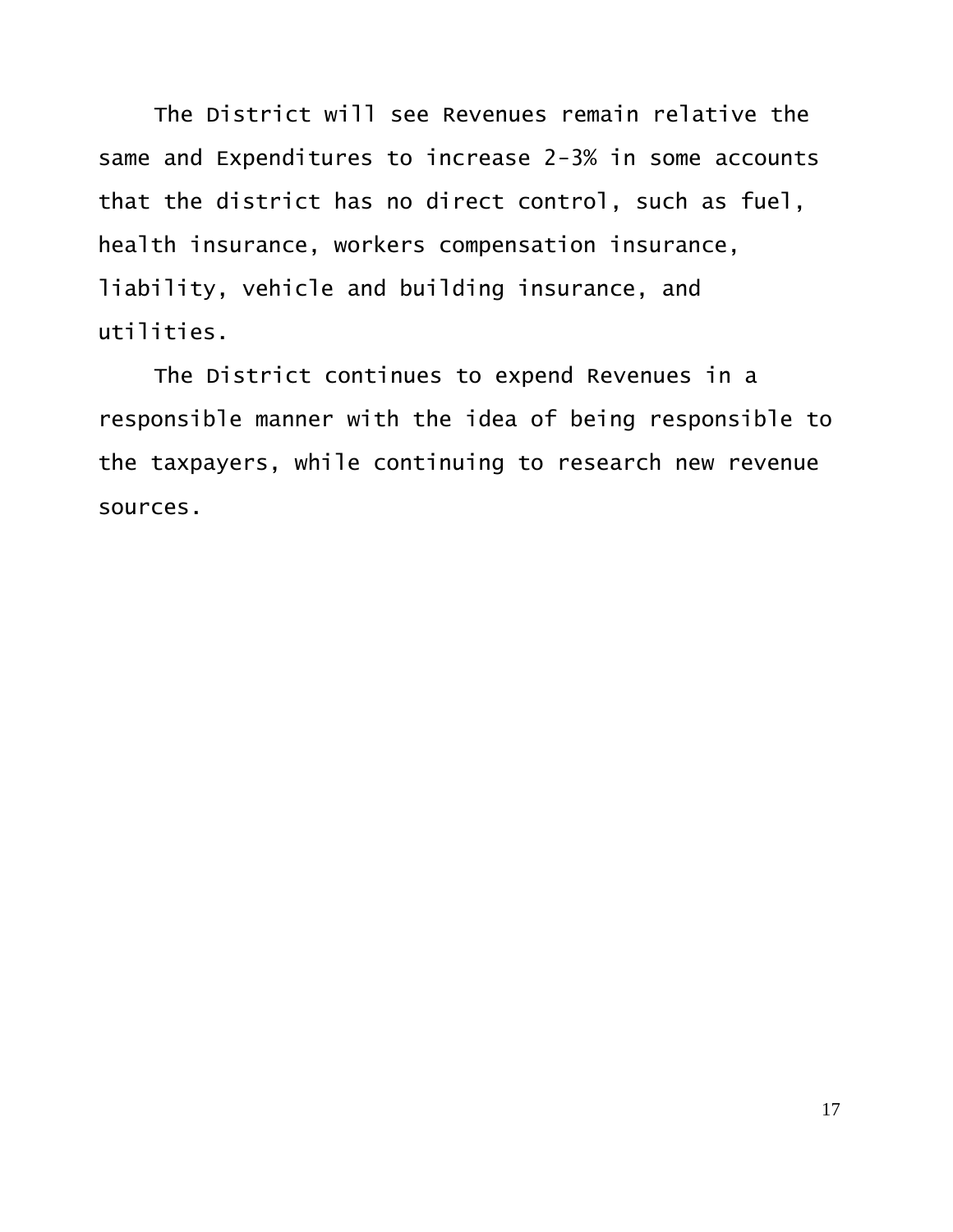## Revenue for the 2018-2019 year was as follows:

| Property Tax                                 | \$112,991    |
|----------------------------------------------|--------------|
| Special Assessments                          | \$148,174.00 |
| <b>Interest</b>                              | \$20,038.00  |
| Fire Suppression                             | \$172,946.00 |
| Homeowners Property Tax                      | \$817.00     |
| Gifts and Donations                          | $\theta$     |
| Carryover from 2017-2018 Budget              | \$144,026.00 |
| Development Impact Fees                      | \$6,319.00   |
| Miscellaneous Other Revenue                  | \$4576.00    |
| Proposition 172 Funding                      | \$607.00     |
| Worker's Compensation Insurance<br>Dividends |              |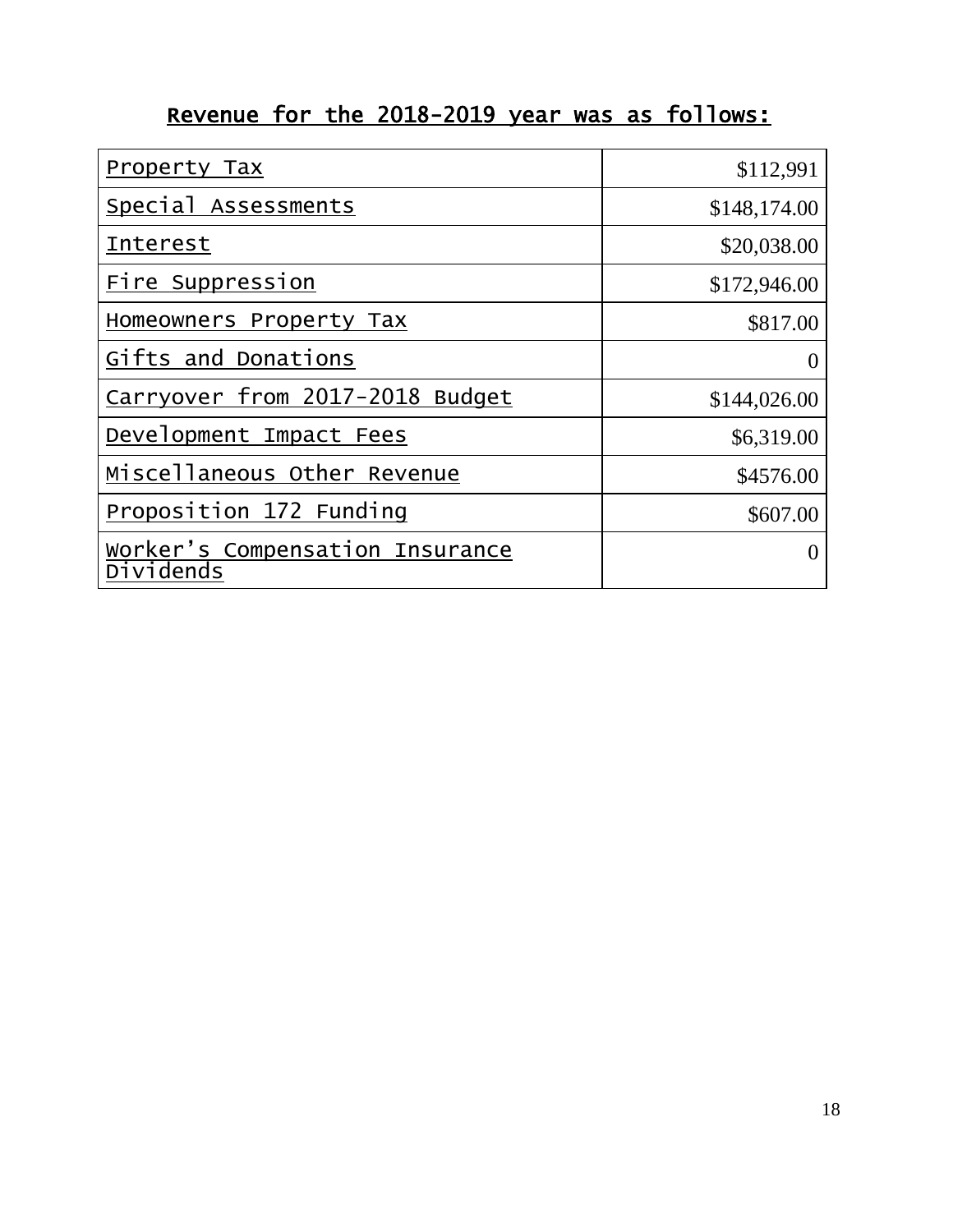## Expenditures by Account for 2018-2019 were as follows:

| Salaries and Benefits                                 | \$286,248.00 |
|-------------------------------------------------------|--------------|
| Worker's Compensation Insurance                       | 17,596.00    |
| Liability and Property Insurance                      | 6,531.00     |
| Communications                                        | 8678.00      |
| Utilities                                             | 21,283.00    |
| Fue <sub>1</sub>                                      | 9,644.00     |
| Protective Clothing                                   | 2,384.00     |
| Equipment Maintenance<br>(Does not include all labor) | 31,208.00    |
| <b>Education and Training</b>                         | 1,275.00     |
| Professional Services                                 | 4,126.00     |
| Special Departmental Expense                          | 3,472.00     |
| Office Expense                                        | 3,145.00     |
| Maintenance of Structures                             | 4,765.00     |
| Improvement to Structures                             | 0            |
| Health Insurance                                      | 23,748.00    |
| Medical supplies                                      | 2,018.00     |
| Memberships                                           | 944.00       |
| Miscellaneous Equipment                               | 7,538.00     |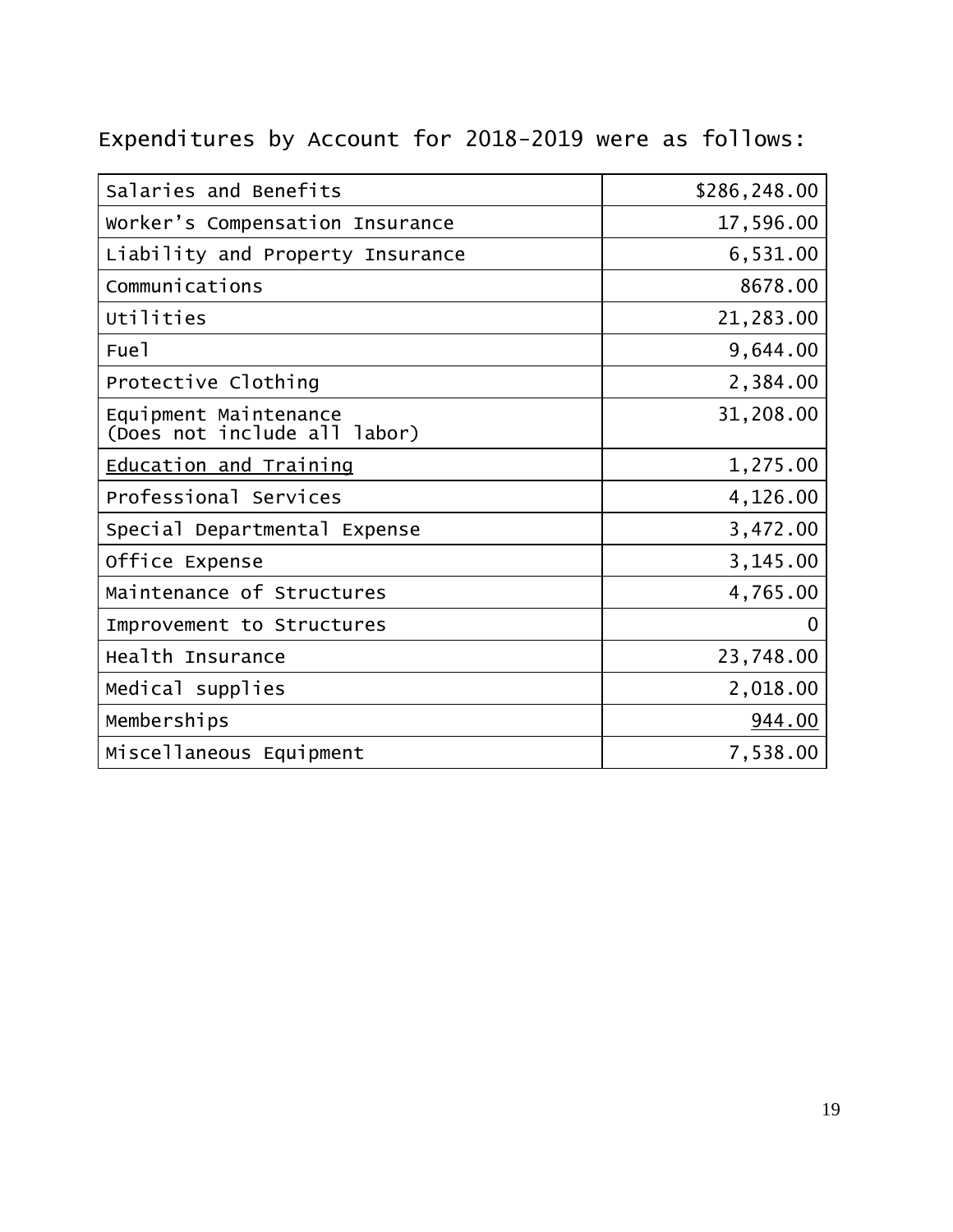#### Current Apparatus Inventory

The District owns all apparatus and equipment. The CAL-OES Tender is owned by the State of California and is assigned to the District under an agreement.

#### Colusa STATION

- 2001 Freightliner-Westates Type III Engine
- 2008 Chevrolet 2500 HD 4x4 Staff Vehicle
- 1994 Freightliner-Westates 1250 GPM Type I Engine
- 2015 International HME 1250 GPM Type I Engine
- 2009 Ford F550 Air-Light Unit
- 2013 For F550 Light Rescue Unit
- 2005 Freightliner-Westates 750 GPM/3250-gallon Type I Water Tender

#### GRAND ISLAND STATION

- 1984 Ford F-800 Van Pelt 750 GPM Type I Engine
- 1999 Ford F450 Light Rescue Unit
- 2002 Freightliner- Westates 500 GPM/2000 Gallon Type I Water Tender (CAL-OES)

2006 Freightliner-Westates 1250 GPM 850-gallon Type I Engine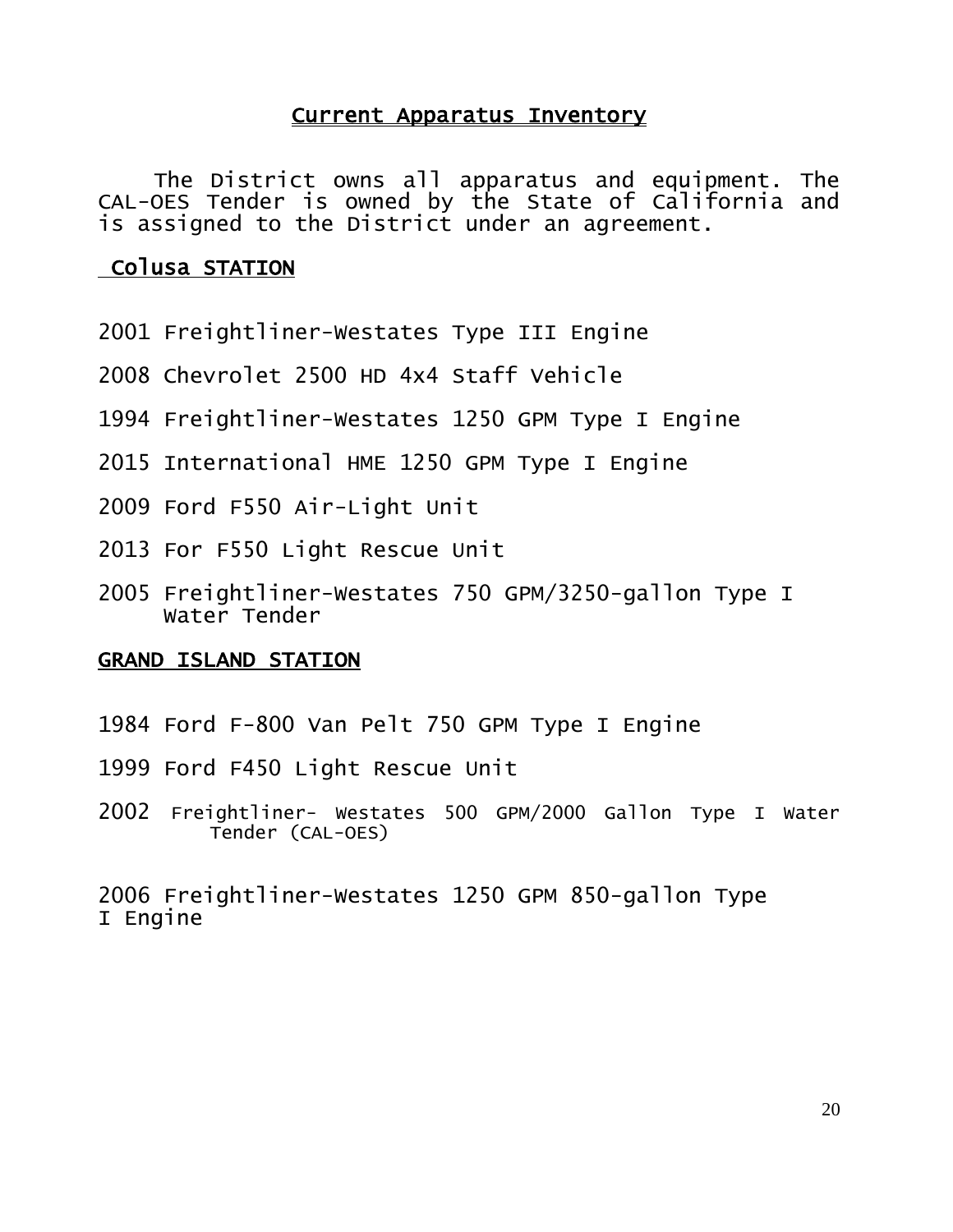### SUMMARY OF EMERGENCY RESPONSES

|                                            |                |                | 2018-2019   2017-2018   2016-2017   2015-2016   2014-2015 |                |                |
|--------------------------------------------|----------------|----------------|-----------------------------------------------------------|----------------|----------------|
| <b>FIRES</b>                               | 33             | 40             | 26                                                        | 29             | 33             |
| <b>MEDICAL</b><br><b>EMERGENCY/RESCUES</b> | 224            | 221            | 242                                                       | 199            | 159            |
| PUBLIC SERVICE/<br><b>AGENCY ASSIST</b>    | 22             | 42             | 20                                                        | 12             | 8              |
| <b>INVESTIGATIONS</b>                      | 49             | 60             | 45                                                        | 45             | 49             |
| <b>MUTUAL AND</b><br><b>AUTOMATIC AID</b>  | 47             | 52             | 28                                                        | 31             | 28             |
| <b>ACTIVATED FIRE</b><br><b>ALARM</b>      | 16             | 10             | 18                                                        | 8              | 14             |
| <b>HAZARDOUS</b><br><b>MATERIALS</b>       | $\theta$       | $\overline{2}$ | $\overline{0}$                                            | $\overline{2}$ | $\overline{0}$ |
| <b>SEARCH/RESCUE</b>                       | $\overline{3}$ | $\overline{0}$ | $\overline{3}$                                            | $\mathbf{1}$   | $\mathbf{1}$   |
| <b>EXTRICATION</b>                         | $\overline{0}$ | $\overline{0}$ | $\overline{3}$                                            |                |                |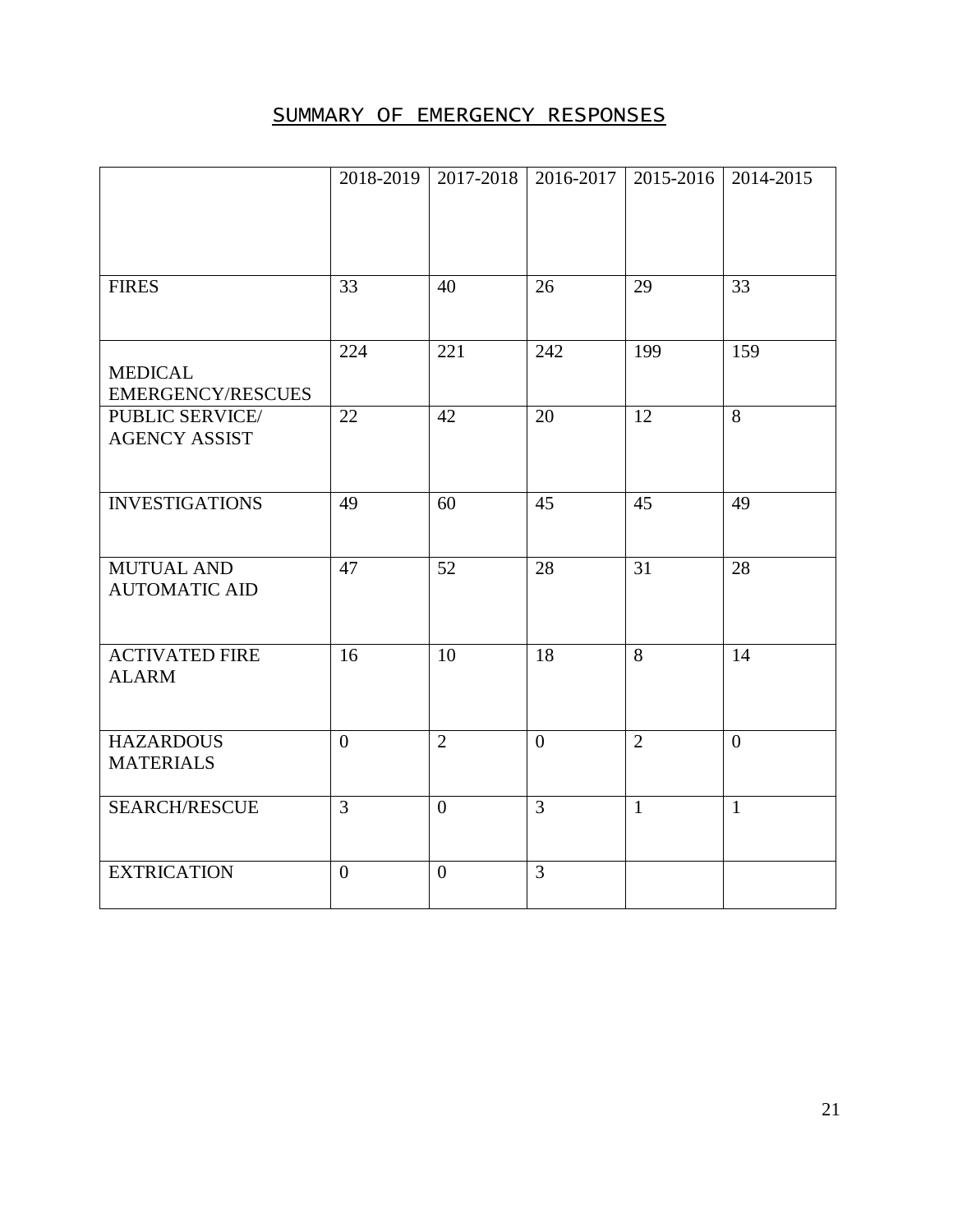## **SUMMARY OF FIRE INCIDENTS**

|                                             | 2018-2019      | 2017-2018        | 2016-2017      | 2015-2016      | 2014-2015      |
|---------------------------------------------|----------------|------------------|----------------|----------------|----------------|
|                                             |                |                  |                |                |                |
| Structures:                                 | 3              | $\overline{2}$   | 3              | 5              | $\overline{3}$ |
| Commercial/Industrial                       | 1              | $\boldsymbol{0}$ | 1              | 1              | $\mathbf{1}$   |
| Residential                                 | $\mathbf{1}$   |                  | $\mathbf{1}$   | $\overline{4}$ | $\mathbf{1}$   |
| Agricultural                                |                |                  | $\overline{0}$ |                |                |
| Maintenance                                 |                |                  | $\theta$       |                |                |
| <b>Outside Storage</b>                      | $\mathbf{1}$   | $\overline{2}$   | 1              |                | $\mathbf{1}$   |
|                                             |                |                  |                |                |                |
| Vehicle/Trailer                             | $\overline{4}$ | $\overline{2}$   | $\overline{4}$ | $\overline{4}$ | $\overline{4}$ |
| Ag Crops (wheat, alfalfa)                   | $\mathbf{1}$   | $\overline{0}$   | $\overline{0}$ | $\overline{0}$ | $\mathbf{1}$   |
| Stubble (wheat, rice)                       | $\overline{4}$ | $\overline{2}$   | $\overline{2}$ | $\overline{2}$ | $\overline{4}$ |
| Vegetation (grass, brush, tree)             | 15             | 25               | 11             | 8              | 15             |
| Miscellaneous (power pole,<br>rubbish)      | $\overline{3}$ | $\overline{2}$   | 6              | 8              | $\overline{3}$ |
| Farm Equipment<br>(Tractor, harvester etc.) | $\overline{3}$ | 5                | $\overline{0}$ | $\overline{2}$ | $\overline{3}$ |
|                                             |                |                  |                |                |                |
| Watercraft/Aircraft                         | $\overline{0}$ | $\overline{0}$   | $\overline{0}$ | $\overline{0}$ | $\overline{0}$ |
|                                             | 33             | 40               | 29             | 34             | 36             |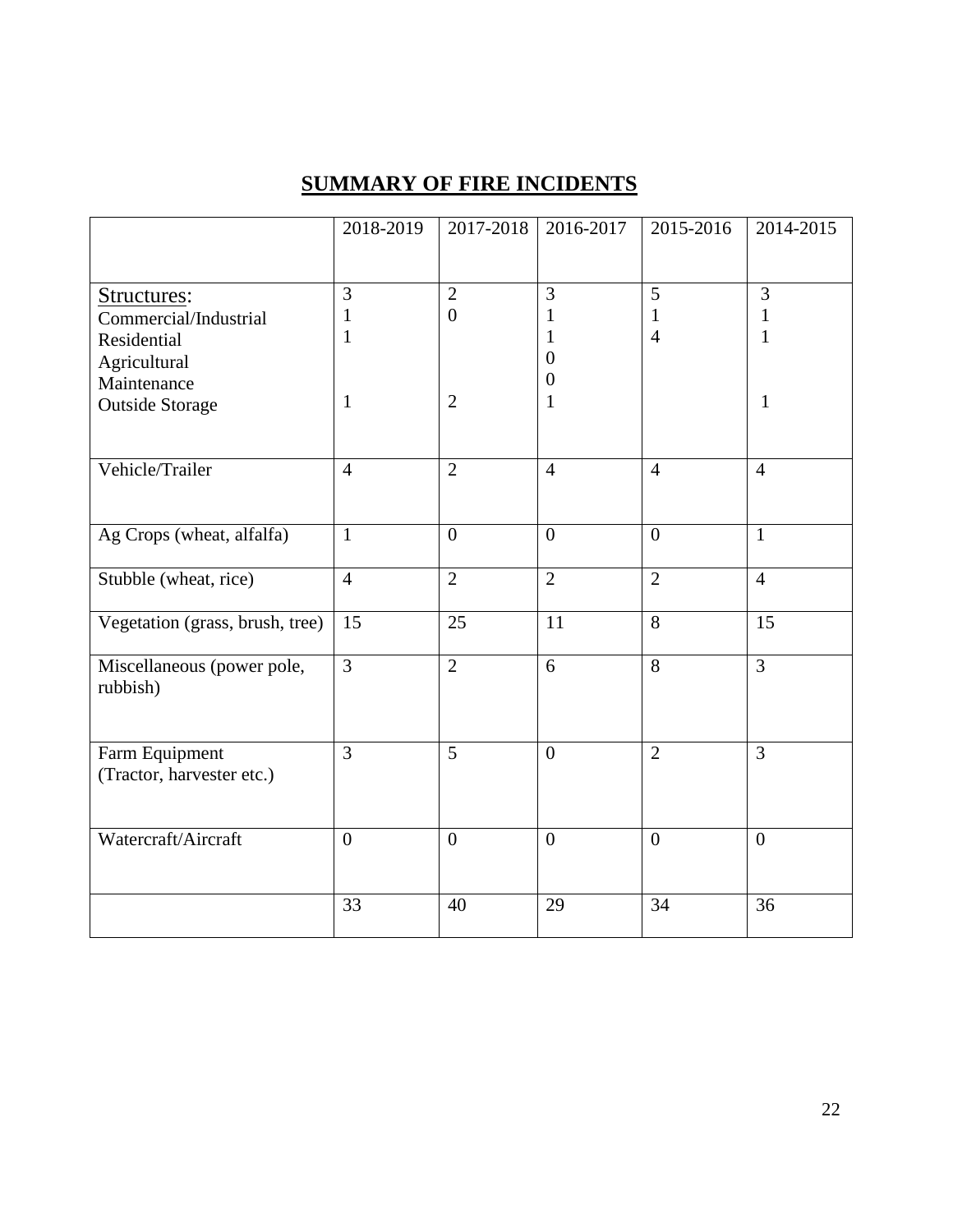### SUMMARY OF EMERGENCY RESPONSES

|                    | 2018 | 2017 | 2016 | 2015 | 2014 |
|--------------------|------|------|------|------|------|
|                    | 2019 | 2018 | 2017 | 2016 | 2015 |
|                    |      |      |      |      |      |
| Alarms (Emergency) | 395  | 424  | 385  | 328  | 292  |
|                    |      |      |      |      |      |
|                    |      |      |      |      |      |
|                    | 395  | 424  | 385  | 328  | 292  |
|                    |      |      |      |      |      |
| <b>TOTAL</b>       |      |      |      |      |      |
|                    |      |      |      |      |      |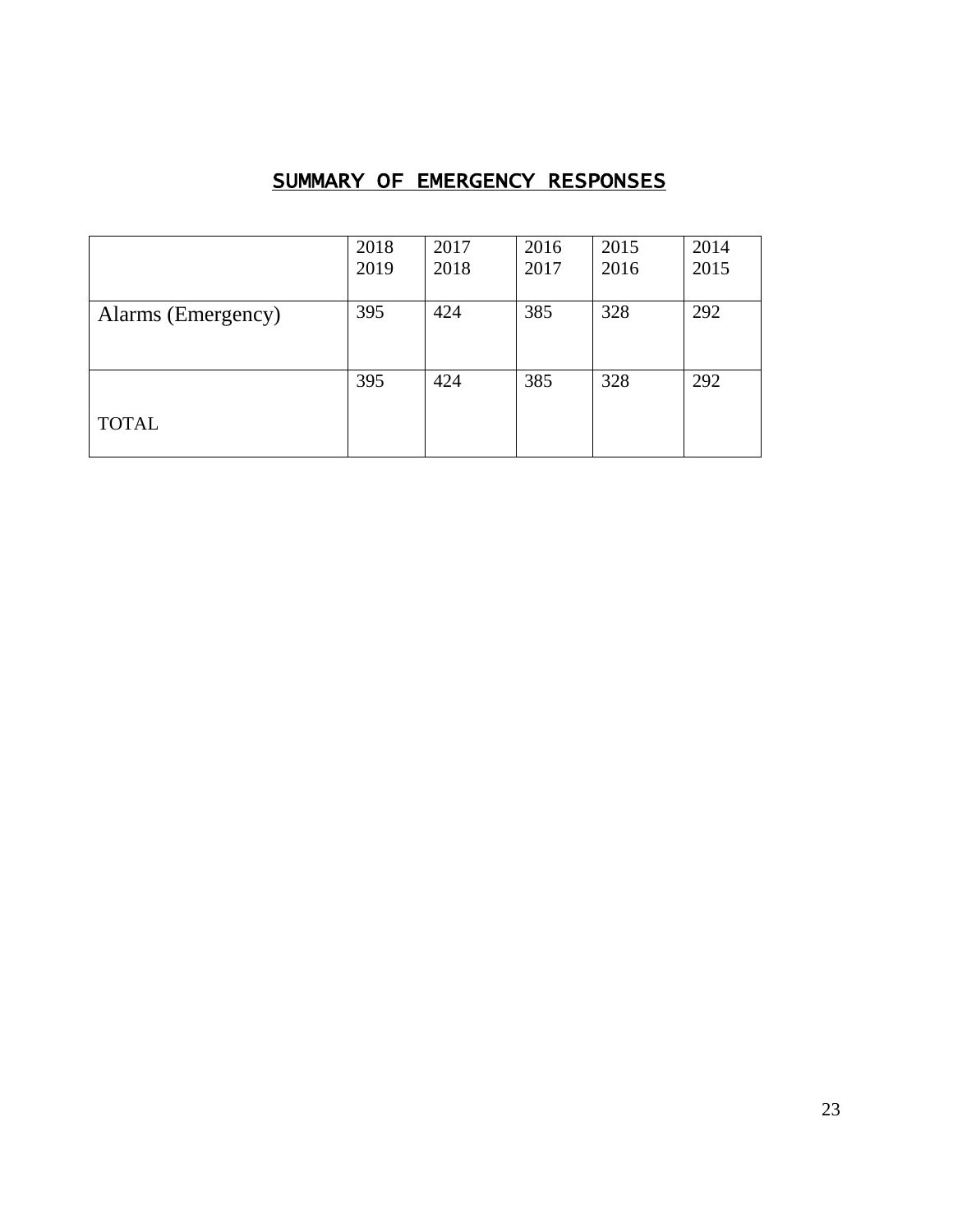#### INCIDENT SUMMARY

The total number of incidents decreased from the previous year from 424 to 395 (7.5%).

The number of fires decreased from 40 to 33 (5%). The number of structure fires was up from 2 to 3 (33%). There was one residential, 1 commercial and 1 outside structure. All structure fires caused an estimated \$125 in damages.

The number of vegetation fires decreased from 25 to 15 (40%) from the previous year. There were 5 fires that occurred on agricultural lands, 2 on public roadways, 2 on the river levee, 2 on residential properties, and 4 on wildlands. The largest fire occurred in the river bottoms, which involved 12 acres. No fires occurred on commercial or industrial properties. Vegetation fires caused no damages.

Farm equipment fires decreased from 5 to 3 (40%). All three of the fires were caused from lack of maintenance. Farm equipment fires caused an estimated \$40,500.00 in damages

Ag crops, stubble, miscellaneous and Aircraft/Watercraft fires remained relatively unchanged. Vehicle fires caused an estimated \$10,082.00 damage. Vehicle fires increased from 2 to 4 (50%). All fires involved passenger vehicles.

Fires accounted for 8.5% of all incidents during the year.

Emergency medical responses increased slightly from 221 to 224 (1.5%). EMS responses accounted for 43% of all incidents during 2018-2019. 82 EMS responses were to the Colusa Casino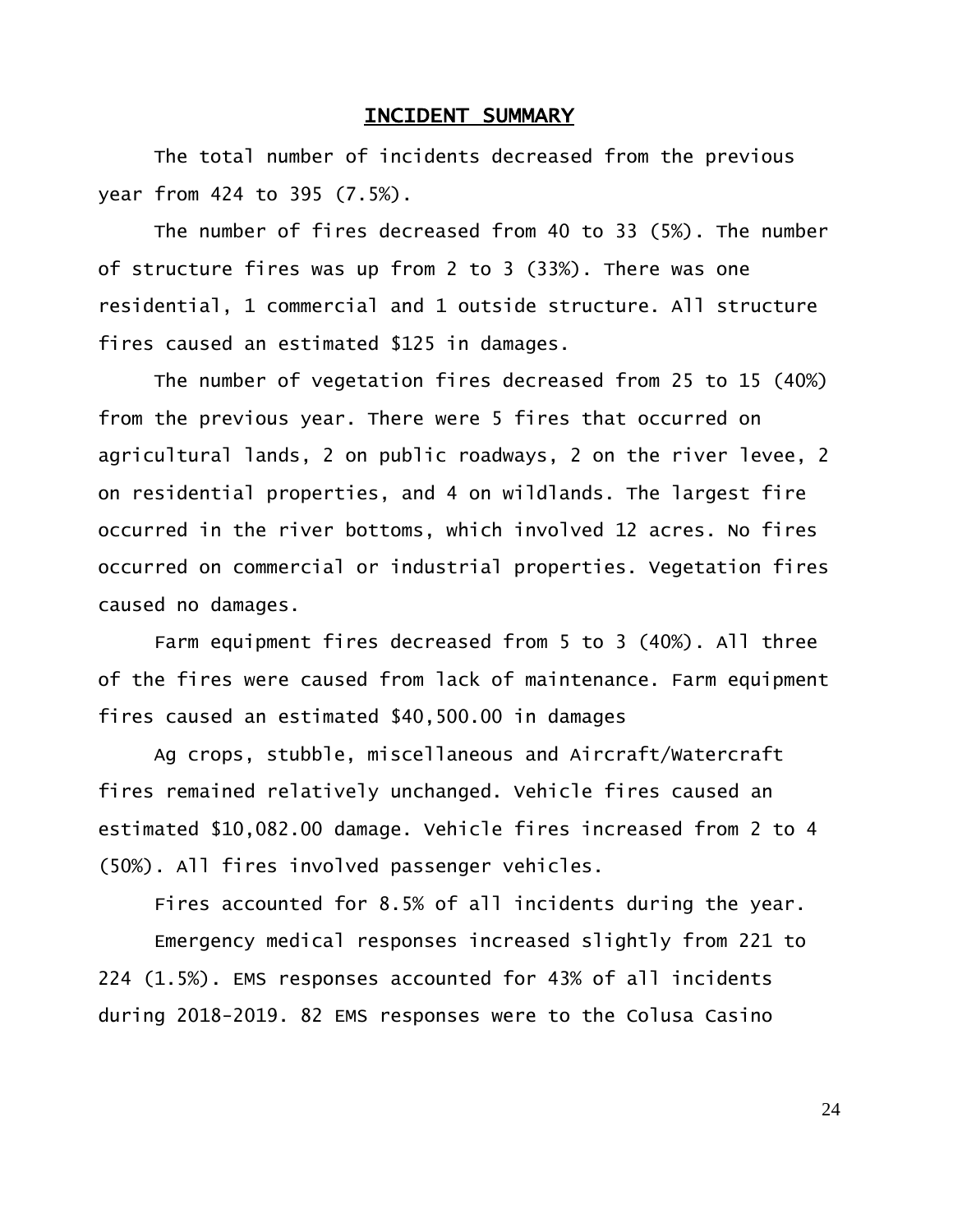Resort or related facilities, (37%) of total EMS incidents, this was a 12% increase from the previous year.

Public Service/Agency Assist incidents decreased significantly from 40 to 20 (50%). The Fire District assisted citizens in obtaining outside help with their needs to reduce the number of times the Fire District responds. Agency Assists remained about the same. Public/Agency assists accounted for 5% of all incidents for the year.

Mutual Aid response to assist other agencies decreased slightly from 52 to 47 (12%). Increased responses to Colusa City Fire, CAL-FIRE, U.S. Forest Service and Sutter County Fire accounted for the majority of the increase. Mutual Aid responses accounted for 11% of total incidents for the year.

Activated alarms increased from 10 to 16 (37%) from the previous year. Activated alarms include heat rise, smoke and medical.

Remaining categories remained relatively unchanged and accounted for 3 incidents, all rescues. These incidents were related to the flooding of area roads during the winter.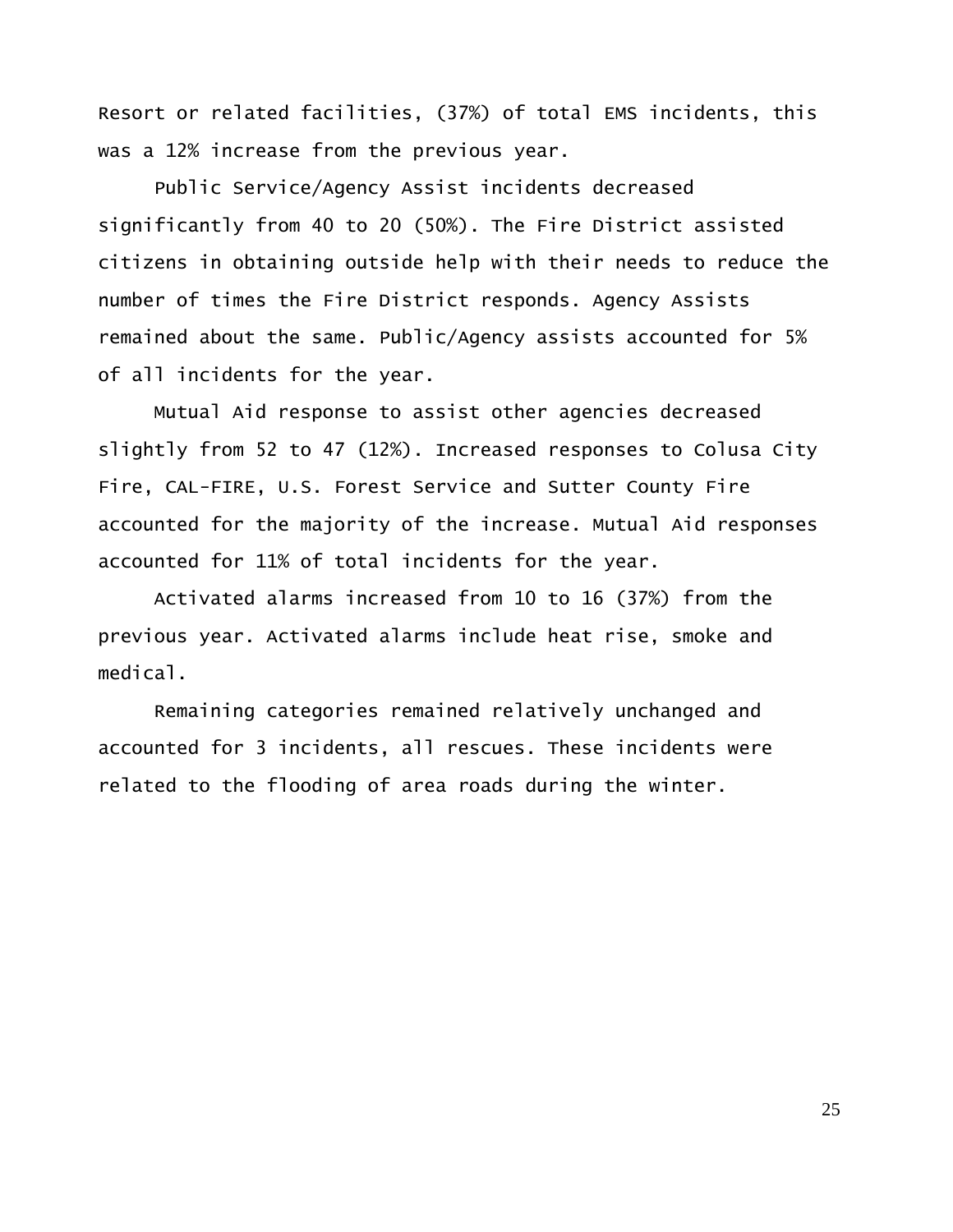## 2017-2018

## Incident by Month

| Month      | Fire             | <b>EMS</b> | Mutual         | Invest         | Other          | Total |
|------------|------------------|------------|----------------|----------------|----------------|-------|
| July       | $\tau$           | 22         | 10             | $\overline{4}$ | $\overline{0}$ | 43    |
| August     | $\overline{4}$   | 13         | $\overline{4}$ | $\overline{4}$ | 3              | 28    |
| Sept       | 8                | 19         | 6              | $\overline{4}$ | $\overline{2}$ | 39    |
| Oct        | 9                | 10         | $\overline{4}$ | 8              | $\overline{4}$ | 35    |
| <b>NOV</b> | $\mathbf{1}$     | 14         | $\overline{4}$ | 3              | 5              | 27    |
| Dec        | $\mathbf{1}$     | 25         | $\overline{2}$ | 3              | 3              | 34    |
| Jan        | $\overline{0}$   | 19         | $\mathbf{1}$   | $\overline{4}$ | 5              | 29    |
| Feb        | $\overline{0}$   | 14         | 3              | $\overline{7}$ | $\overline{7}$ | 31    |
| March      | $\boldsymbol{0}$ | 20         | $\mathbf{1}$   | $\mathbf{1}$   | 3              | 25    |
| April      | $\overline{2}$   | 14         | $\mathbf{1}$   | $\overline{2}$ | 3              | 22    |
| May        | $\overline{0}$   | 30         | $\mathbf{1}$   | 3              | $\overline{2}$ | 36    |
| June       | $\mathbf{1}$     | 24         | 10             | 6              | 5              | 46    |
| Total      | 33               | 224        | 47             | 49             | 42             | 395   |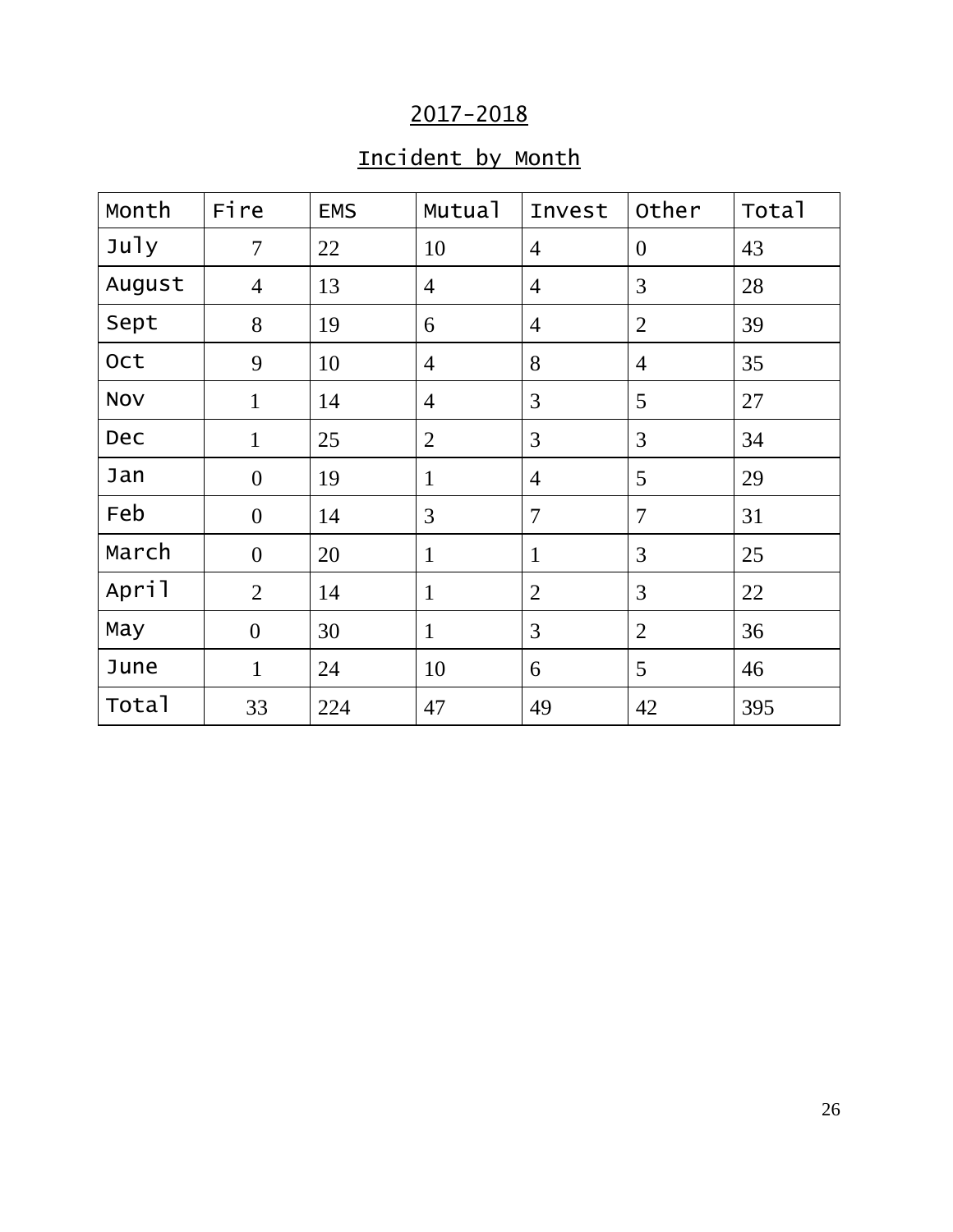## PROPERTY FIRE LOSS BY MONTH

|                  | 2018-2019   | 2017-2018   | 2016-2017 | 2015-2016       |
|------------------|-------------|-------------|-----------|-----------------|
| <b>JULY</b>      | 0.00        | 0.00        | 0.00      | \$<br>0.00      |
| <b>AUGUST</b>    | 0.00        | 0.00        | 750.00    | \$<br>0.00      |
| <b>SEPTEMBER</b> | 8214.00     | 550.00      | 3760.00   | \$<br>0.00      |
| <b>OCTOBER</b>   | 42,558.00   | 28,633.00   | 0.00      | \$<br>10,750.00 |
| <b>NOVEMBER</b>  | 125.00      | 0.00        | 0.00      | \$<br>6196.00   |
| <b>DECEMBER</b>  | 3800.00     | 0.00        | 0.00      | \$<br>0.00      |
| <b>JANUARY</b>   | 0.00        | 0.00        | 50.00     | \$<br>0.00      |
| <b>FEBRUARY</b>  | 0.00        | 0.00        | 0.00      | \$<br>0.00      |
| <b>MARCH</b>     | 0.00        | 0.00        | 0.00      | \$<br>1280.00   |
| <b>APRIL</b>     | 860.00      | 1800.00     | 0.00      | \$<br>49,500.00 |
| <b>MAY</b>       | 0.00        | 0.00        | 25.00     | \$<br>150.00    |
| <b>JUNE</b>      | 0.00        | 0.00        | 0.00      | \$<br>55,000.00 |
| <b>TOTAL</b>     | \$55,557.00 | \$30,983.00 | \$4585.00 | \$122,876.00    |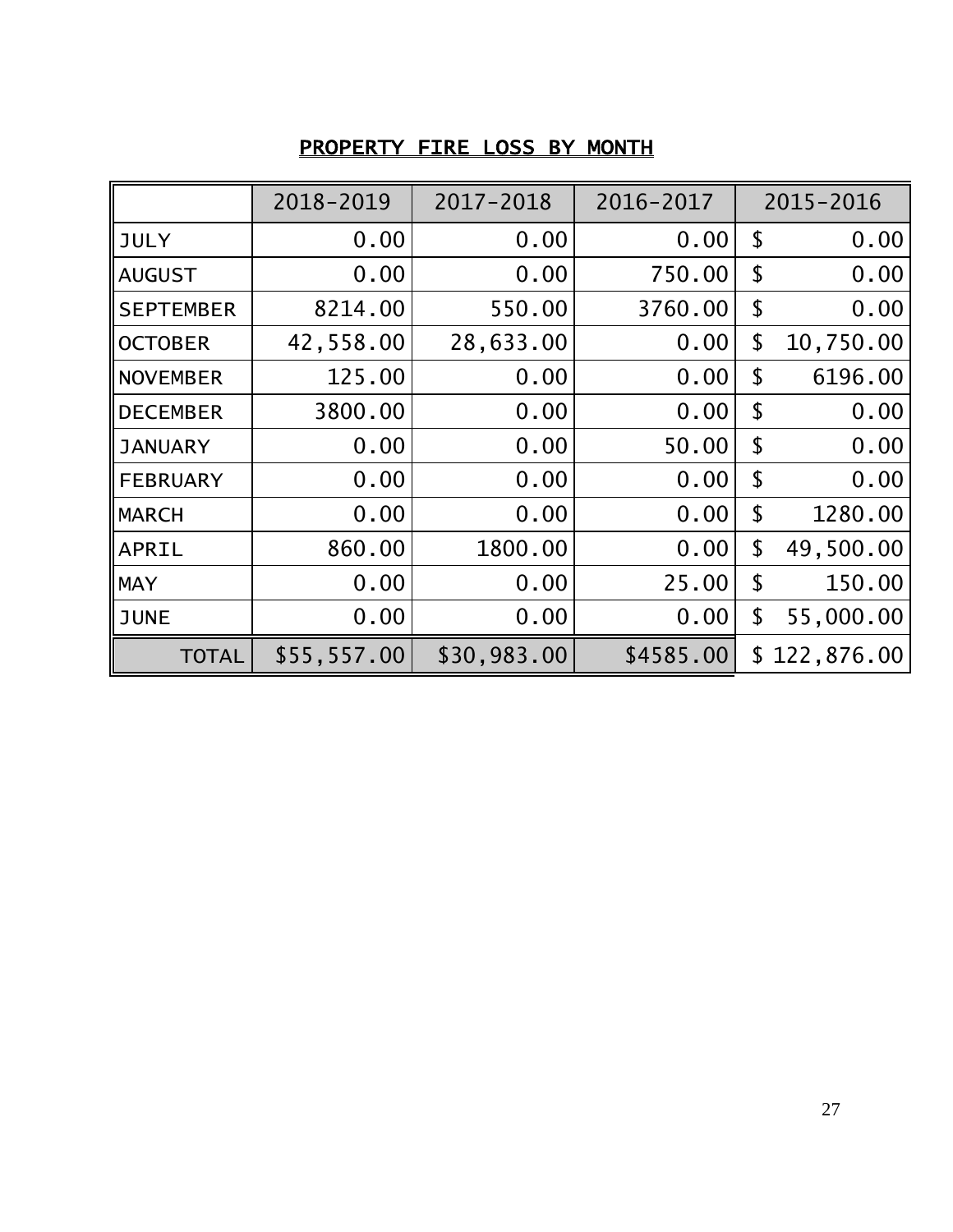### SUMMARY OF FIRE LOSSES BY PROPERTY CLASSIFICATION

|                                                        | 2018-2019    | 2017-2018      | 2016-2017 | 2015-2016  |
|--------------------------------------------------------|--------------|----------------|-----------|------------|
| STRUCTURE:<br>COMMERCIAL/<br><b>INDUSTRIAL</b>         | 50.00        | 0.00           | 25.00     | 55,000.00  |
| AGRICULTURAL                                           | 0.00         | 0.00           | 0.00      | 0.00       |
| <b>RESIDENTIAL</b><br><b>PUBLIC</b>                    | 125.00       | 0.00           | 0.00      | 0.00       |
| <b>MAINTENANCE</b><br><b>OUTSIDE</b><br><b>STORAGE</b> | 0.00<br>0.00 | 0.00<br>850.00 |           | 0.00       |
|                                                        |              |                | 50.00     |            |
| <b>VEGETATION</b>                                      | 0.00         | 250.00         | 750.00    |            |
| <b>CROPS</b>                                           | 1000.00      | 0.00           | 0.00      | 0.00       |
| VEHICLE/trailer                                        | 13,882.00    | 50.00          | 3760.00   | 8226.00    |
| $\vert$ AIRCRAFT $/$<br><b>WATERCRAFT</b>              | 0.00         | 0.00           | 0.00      | 0.00       |
| FARM EQUIPMENT                                         | 40,500.00    | 30,083.00      | 0.00      | 59,500.    |
| <b>MISCELLANEOUS</b>                                   | 50.00        | 0.00           | 0.00      | 150.00     |
| <b>TOTAL</b>                                           | 55,607.00    | 31,233.00      | 4585.00   | 122,876.00 |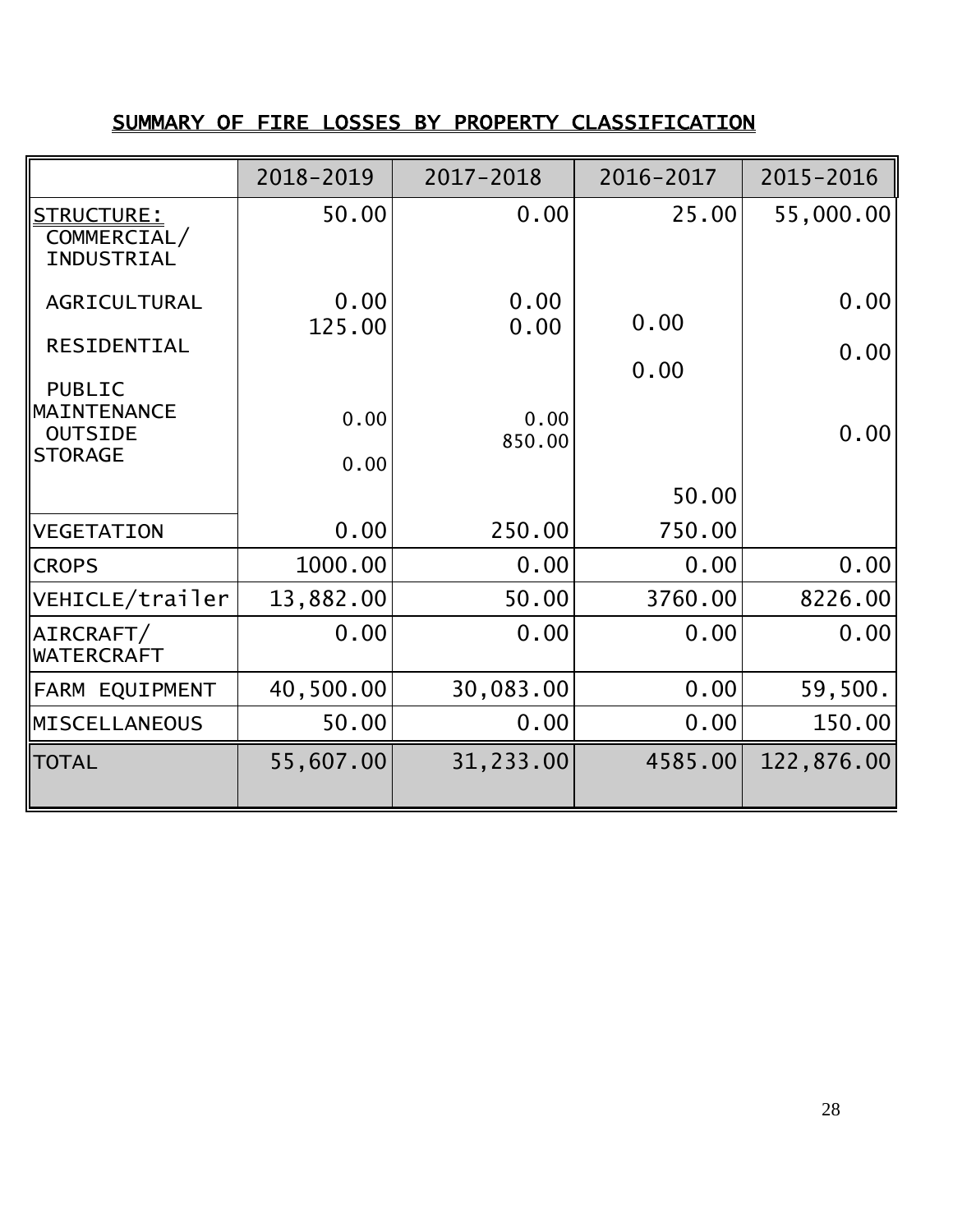#### Fire Loss Summary

Fire losses for the 2018-2019 year increased noticeably from the previous year from \$31,233.00 to \$55,607.00 (44%).

Fires involving structures caused an estimated \$125 in damage a significant decrease from the previous year of \$850.00 (85%).

One structure fire was a residential dwelling and caused \$125.00 in damage. The origin of this fire was undetermined. 1 fire was caused by an electrical short circuit in a warming light in a pigpen and caused no damage. The third fire was in a commercial structure in Grimes and caused \$50.00 in damage. The cause was an electrical short circuit in an electric motor.

Three fires involved farm equipment causing an estimated loss of \$40,500. One fire caused \$40,500 to a farm tractor; a second fire caused no damage to a rice harvester. The third fire involved a straw baler and caused no damage. Farm equipment fires accounted for 73% of total fire losses for the year.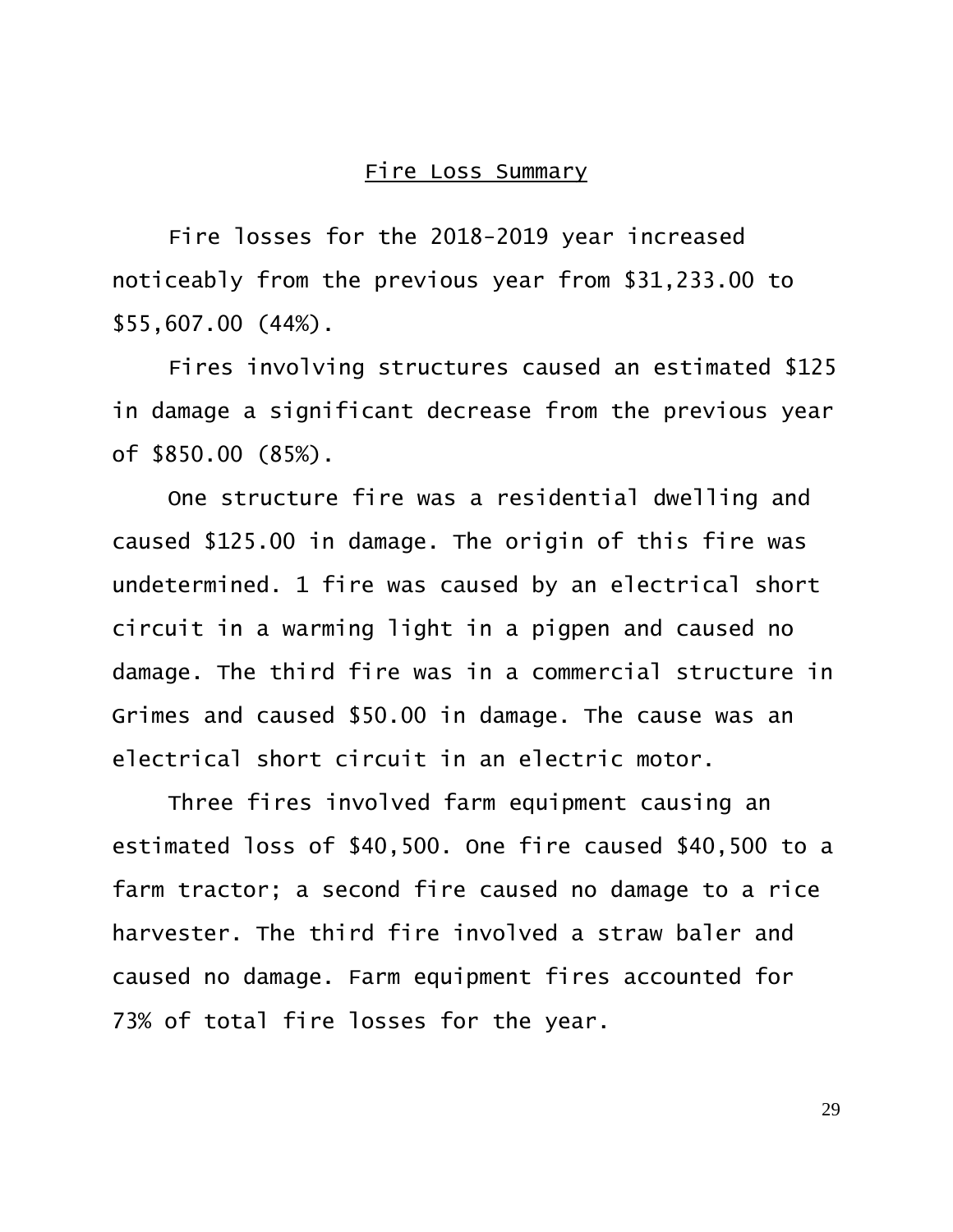Four vehicle fires occurred during the year causing an estimated \$13,882.00 in damage, 24% of the total fire losses. Three fires involved passenger vehicles and one fire involved a travel trailer.

Vegetation fires caused no damage during the year.

Farm crops, watercraft/aircraft, and miscellaneous fires caused \$1000.00 in damage. A fire to baled alfalfa hay caused \$1000.00 in damage, cause was spontaneous combustion.

\$55,670.00 in fire losses for the year is a very acceptable amount in relationship to the Fire District's assessed valuation of approximately 678 million dollars.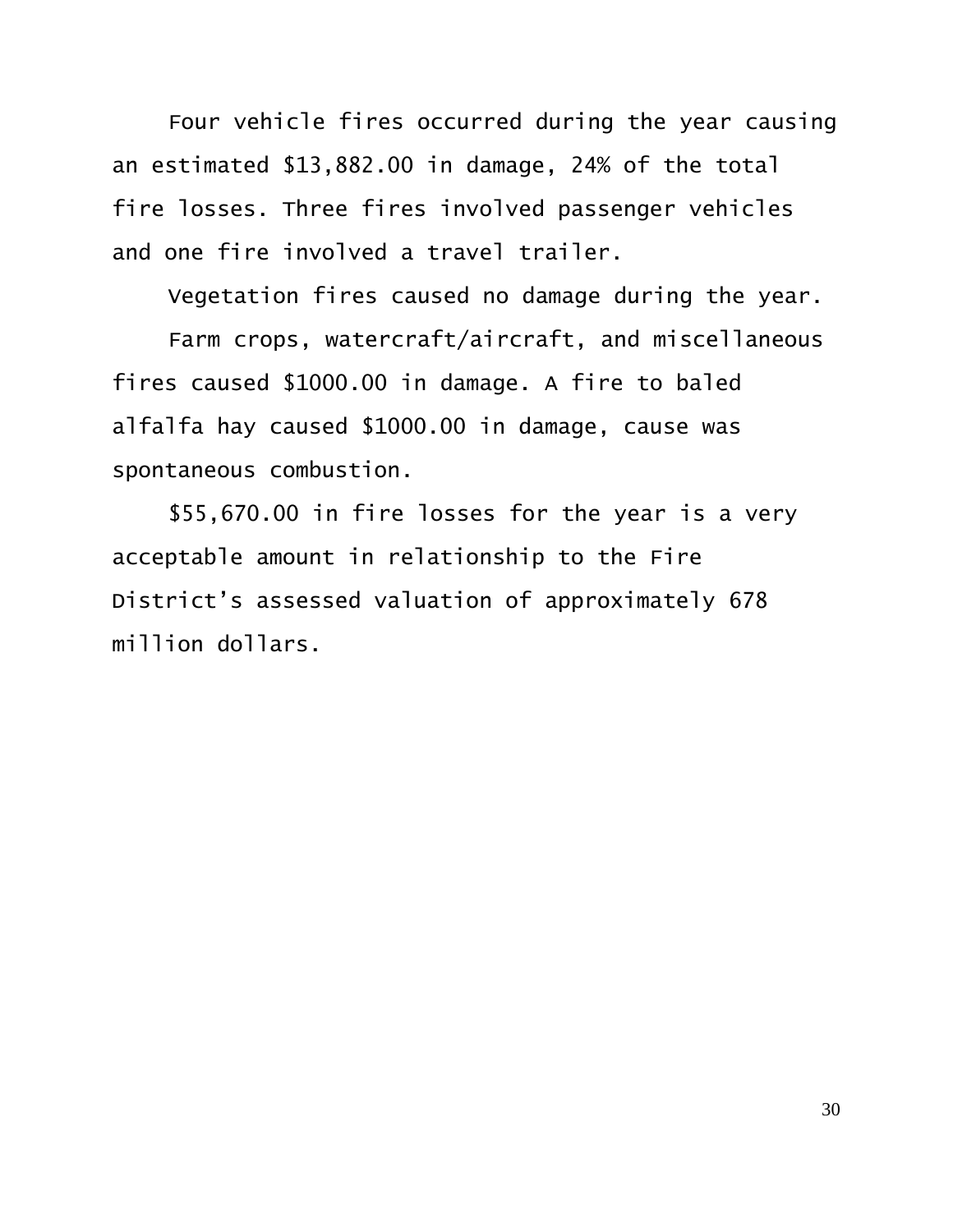### 2018-2019

## Automatic/ Mutual and Aid Responses

### Automatic/Mutual Aid Provided

| Arbuckle Fire                 |       | $\overline{0}$ |
|-------------------------------|-------|----------------|
| City of Colusa Fire           |       | 9              |
| Glenn-Colusa Fire             |       | 9              |
| Meridian Fire                 |       | 3              |
| Princeton Fire                |       | $\mathbf 1$    |
| Maxwell Fire                  |       | 0              |
| Williams Fire                 |       | 6              |
| Sutter County Fire            |       | 6              |
| CAL-FIRE                      |       | 11             |
| U.S. Forest Service           |       | $\mathbf 1$    |
| Dunnigan Fire                 |       | $\mathbf{1}$   |
| South Lake Fire - Lake County |       | $\overline{0}$ |
| Kanawha - Glenn County        |       | $\Omega$       |
| Knight Landing                |       | $\overline{0}$ |
|                               | Total | 47             |

Automatic/Mutual Aid Received

| Meridian Fire  |    |
|----------------|----|
| City of Colusa | 13 |
| Arbuckle Fire  |    |
| Maxwell Fire   | २  |
| Princeton Fire |    |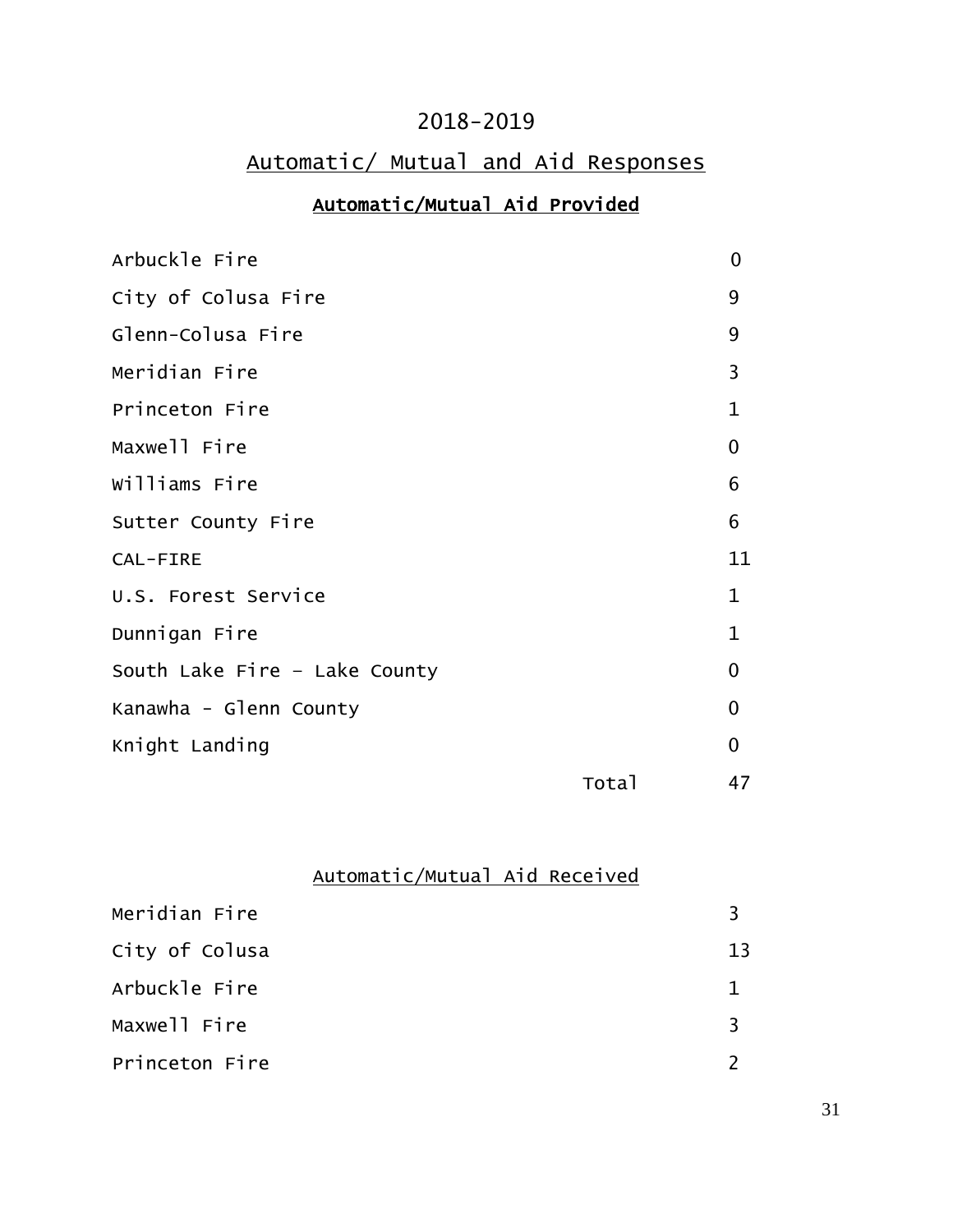| U.S. Fish and Wildlife Service |       |               |
|--------------------------------|-------|---------------|
| Williams                       |       | $\mathcal{L}$ |
| Knights Landing                |       | 0             |
| Dunnigan                       |       |               |
|                                | Total | 25            |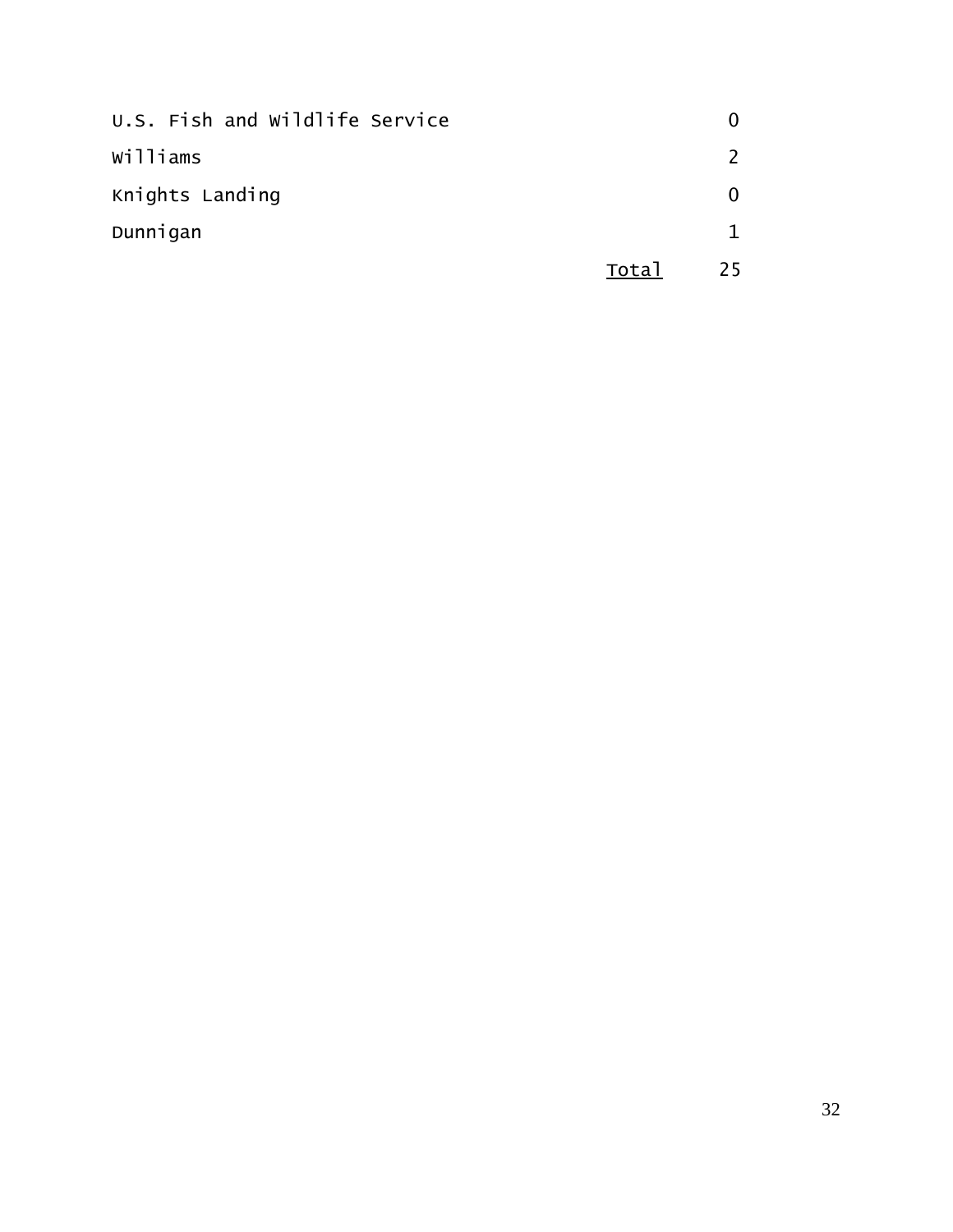#### Apparatus Response by Incident

|             | Fire           | <b>EMS</b> | Mut | Invest         | Haz            | Activated        | Public         | Agency           | Rescue         | Total |
|-------------|----------------|------------|-----|----------------|----------------|------------------|----------------|------------------|----------------|-------|
|             |                |            | Aid |                | Mat            | Alarm            | Assist         | Assist           | Extrication    |       |
|             |                |            |     |                |                |                  |                |                  |                |       |
| Engine      | 52             | 13         | 27  | 23             | $\overline{0}$ | 6                | $\overline{0}$ | $\overline{2}$   |                | 124   |
| Tender      | 14             | 2          | 15  | 2              |                | $\overline{0}$   | $\theta$       | 0                | $\Omega$       | 33    |
| Rescue      | 0              | 224        | 7   | 21             | $\overline{0}$ | 6                | 10             | 0                | $\overline{2}$ | 270   |
| Air/Light   |                | 2          | 2   | $\overline{2}$ |                | $\overline{0}$   | $\theta$       | $\overline{0}$   | $\theta$       | 7     |
| Staff       | 3              | 224        | 23  | 46             | $\overline{0}$ | 16               | 18             | 3                | $\overline{4}$ | 367   |
| <b>ATV</b>  | $\overline{0}$ |            |     | 2              |                | $\boldsymbol{0}$ | $\theta$       | $\boldsymbol{0}$ | $\theta$       | 4     |
| <b>BOAT</b> |                |            |     |                |                |                  |                |                  |                |       |
|             |                |            |     |                |                |                  |                |                  |                |       |
|             |                |            |     |                |                |                  |                |                  |                |       |
| Total       | 100            | 466        | 75  | 96             | $\overline{0}$ | 28               | 28             | 5                | 8              | 806   |

#### Summary of Apparatus Response

806 Emergency apparatus responded to 395 incidents during the year.

Average number of apparatus responding per incident 2.1 including mutual aid apparatus.

100 Emergency apparatus responded to 33 fire incidents. Average response per incident 3.1, including mutual aid apparatus.

8 Apparatus responded to 3 structure fires. Average response per incident 2.67.

466 apparatus responded to 224 EMS responses including vehicle accidents. Average response per incident 2.1

75 apparatus responded to 47 mutual aid responses. Average response 1.6.

99 Apparatus responded to 60 investigation incidents. Average response 1.6.

Apparatus responses to all incidents were adequate to safely and efficiently mitigate the incident with assistance from mutual aid response.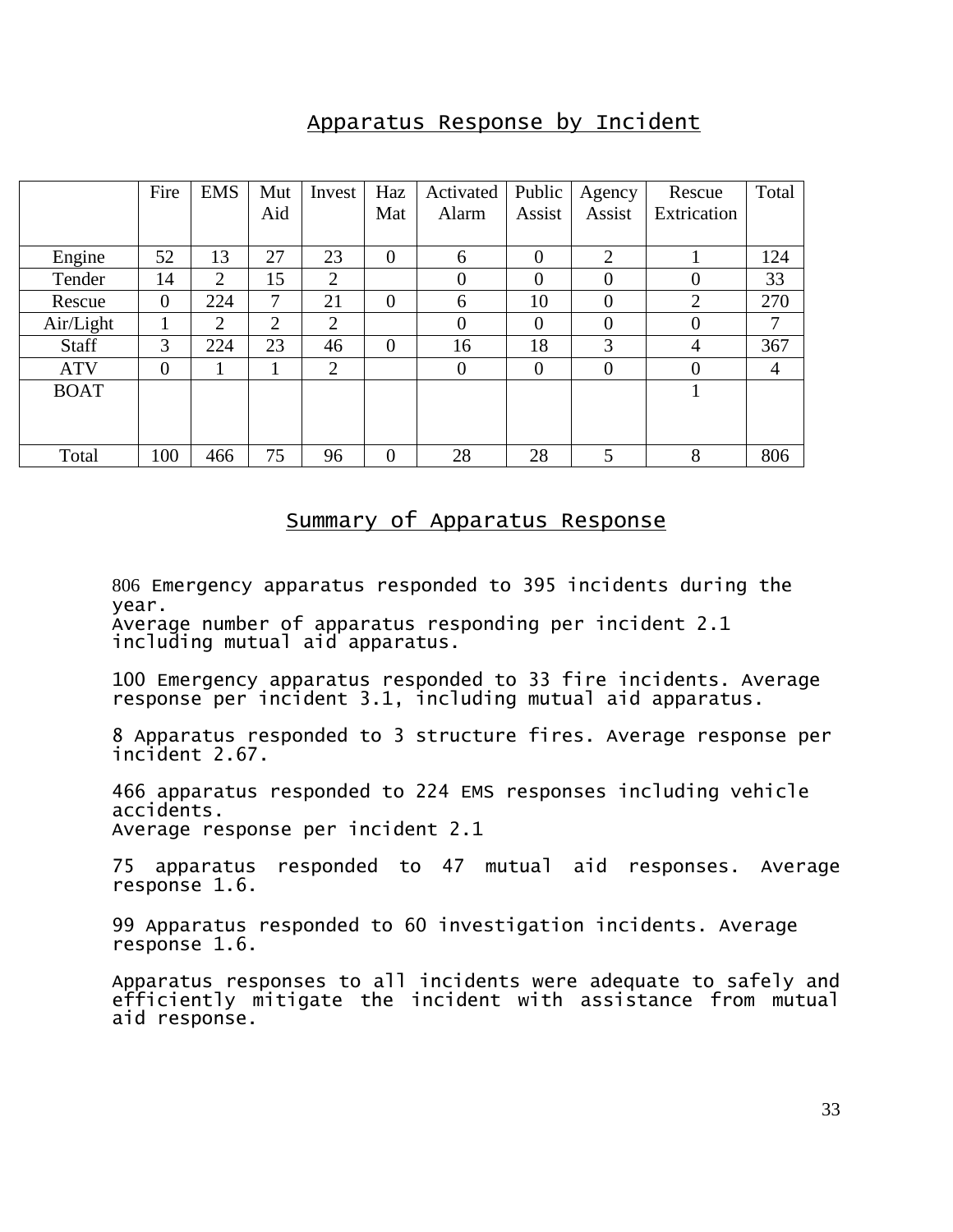#### Apparatus Maintenance

Maintenance of all apparatus was primarily provided for inhouse by the District's two part-time mechanics. Weekly, monthly and annual preventative maintenance was performed by paid personnel. Mechanics performed most minor repairs to apparatus and equipment in-house. Burton's Fire Mobile Maintenance from Modesto performed annual pump maintenance and tests. Valley Fire in West Sacramento performed major repairs to apparatus chassis and pumps on Engine 141,181, 146, and Air 149.

Apparatus and equipment maintenance expenditures for 2017 - 2018 were \$31,208.00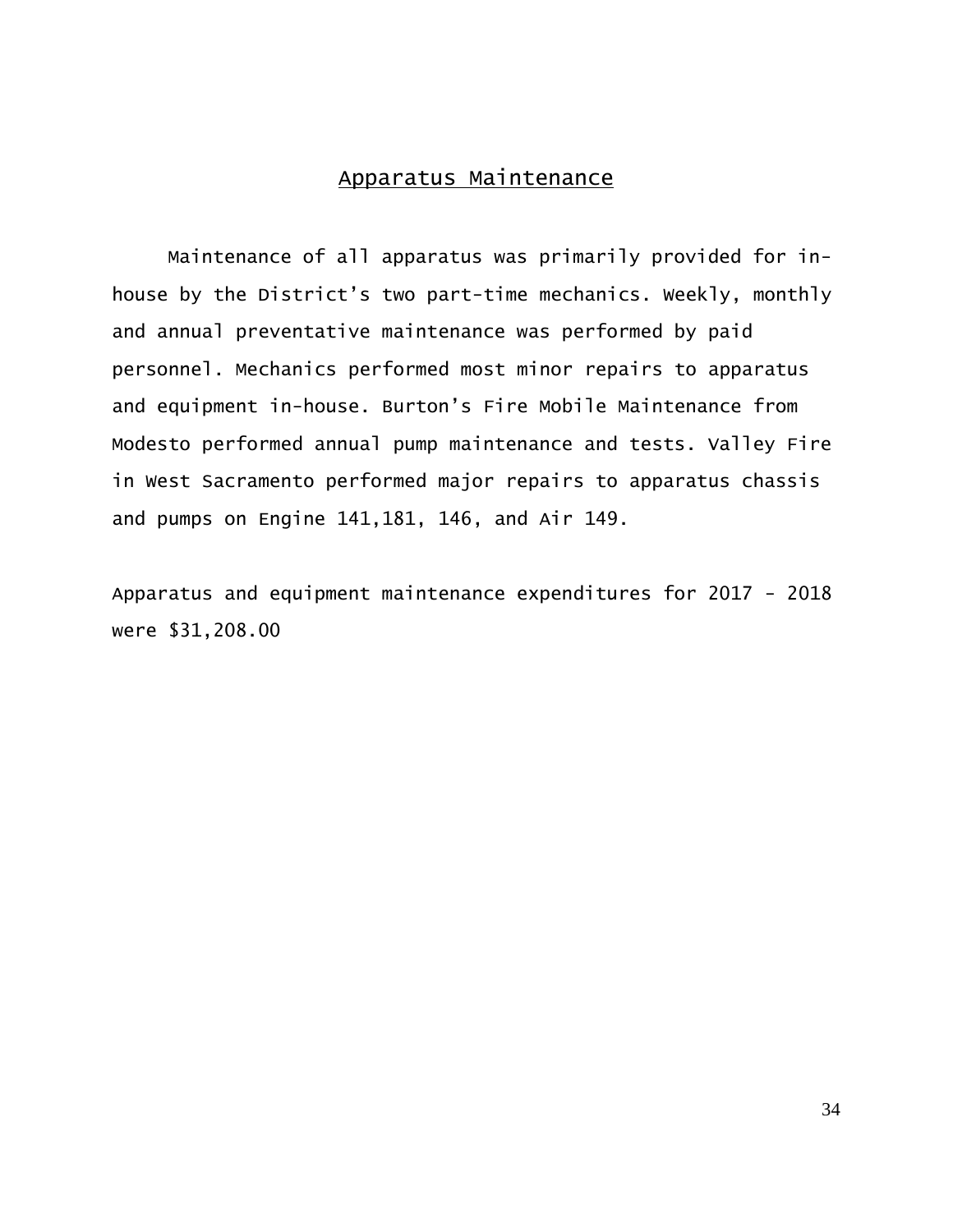### 2017-2018 Personnel Roster

### Colusa Station

John Ascencion -  $F/F$  Toby Reading -  $F/F$ Derrick Ash – Asst Chief Kevin Richardson Chris Azevedo – F/F Justin Bell –  $F/F$  Chon Santana –  $F/F$ Jeff Chambers - Lieut/EMT Trotter, Antonio -F/F Blake Davis –  $F/F$  Trotter Patrick –  $F/F$ Parley Fisher - Asst Chief Effie Vargas-Acting Capt Ciro Guitterez – F/F Jerry Winters - Capt Hayden Harter –  $F/F$  Jeff Winters – Heath Krug - Lieut/Mechanic Fire Chief/CEO Lopez, Israel –  $F/F$ , Custodian Susie McCullough – Joseph Mahorney – F/F Secretary Daniel Munoz – F/F Christopher Osborne – Capt/EMT Joey Phyl  $- F/F$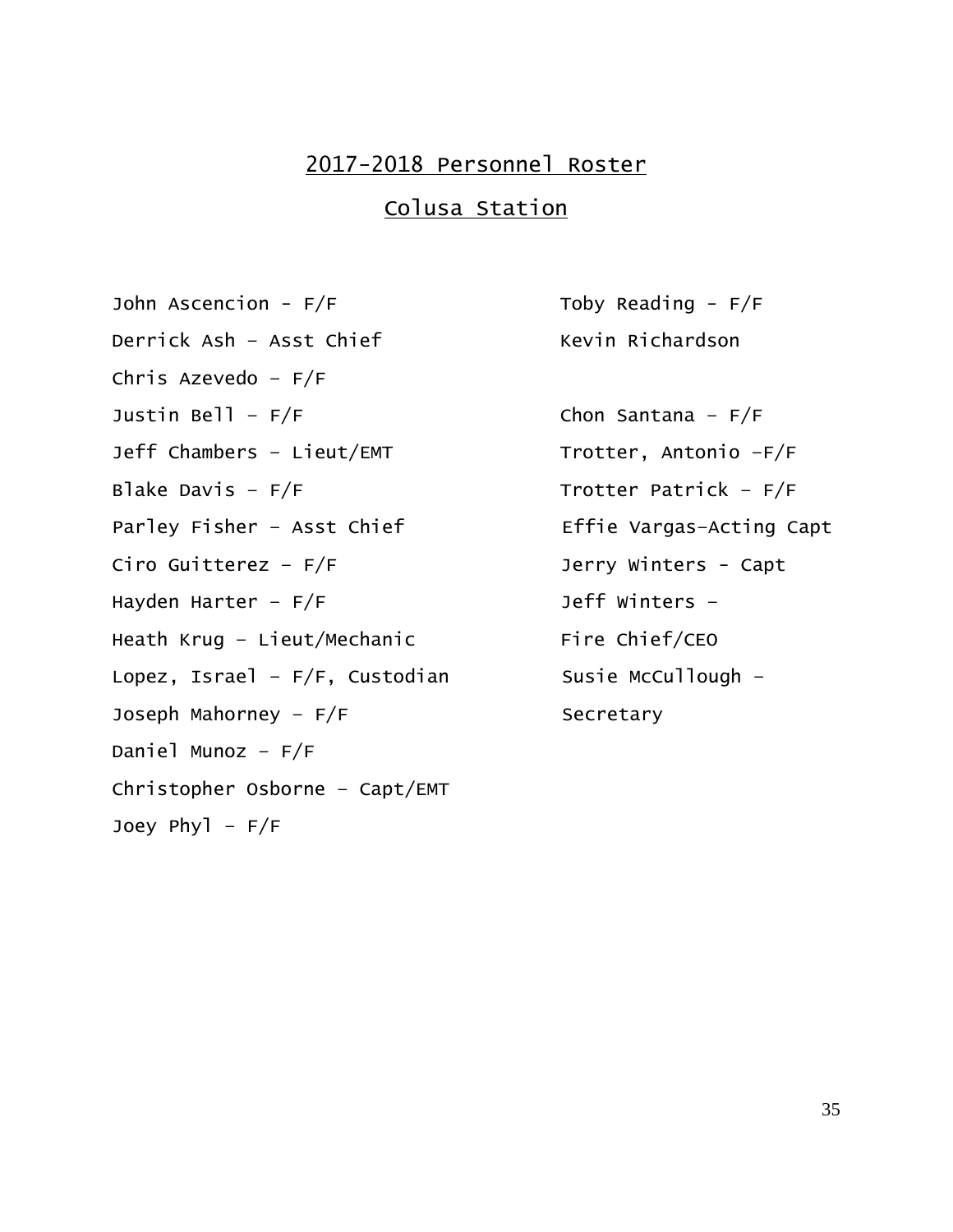#### GRAND ISLAND STATION

Ryan Grimmer - F/F Jessica Linton - F/F Evan Long F/F Jeff Miller - F/F /EMT Todd Miller - CAPT/EMT/SAFETY OFFICER Michael Peck – F/F Martin Ramirez - CAPT/EMT/MECHANIC Marc Sumner - F/F / EMT Lance Swift - Capt/ EMT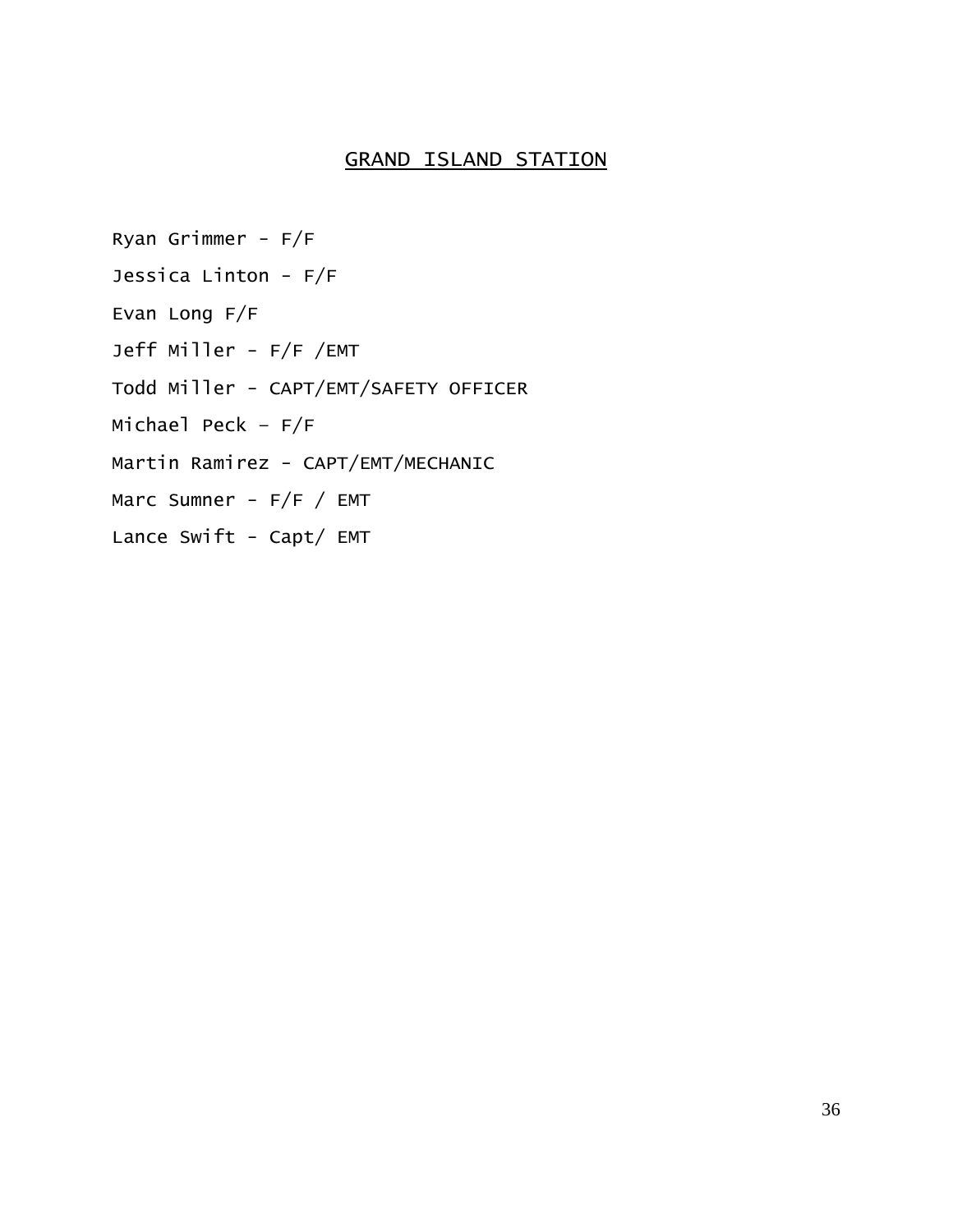## 2018-2019

## Personnel Hours by Month

|              | Fire             | <b>EMS</b> | Mut/Aid        | Invest         | Training | Other          | Total  |
|--------------|------------------|------------|----------------|----------------|----------|----------------|--------|
| July         | 85               | 162.5      | 531            | 24             | 139      | $\overline{0}$ | 941.5  |
| August       | 4                | 64         | 1421           | 21             | 225      | 38             | 1817   |
| Sept         | 92               | 121.5      | 350.5          | 32             | 71       | 11             | 678    |
| 0ct          | 101.5            | 52         | 52             | 62.5           | 121      | 18             | 407    |
| <b>NOV</b>   | 9                | 67.5       | 66.7           | 15             | 90       | 27             | 875.5  |
| Dec          | 24               | 111        | 9              | 25             | 152      | 11             | 332    |
| Jan          | $\theta$         | 133        | 8              | 30             | 119      | 33             | 323    |
| Feb          | $\overline{0}$   | 102        | 62.5           | 60             | 143      | 60             | 427.5  |
| March        | $\overline{0}$   | 113        | 3              | $\overline{7}$ | 70       | 10             | 203    |
| April        | 26.5             | 76         | $\overline{4}$ | $\overline{2}$ | 102      | $\overline{3}$ | 213.5  |
| May          | $\boldsymbol{0}$ | 181        | 7.5            | 18             | 227.5    | $\overline{7}$ | 441    |
| <b>June</b>  | 6                | 158        | 119.5          | 42             | 124      | 24             | 473.5  |
| <b>TOTAL</b> | 392              | 1341.5     | 3235           | 338.5          | 1583.5   | 242            | 7132.5 |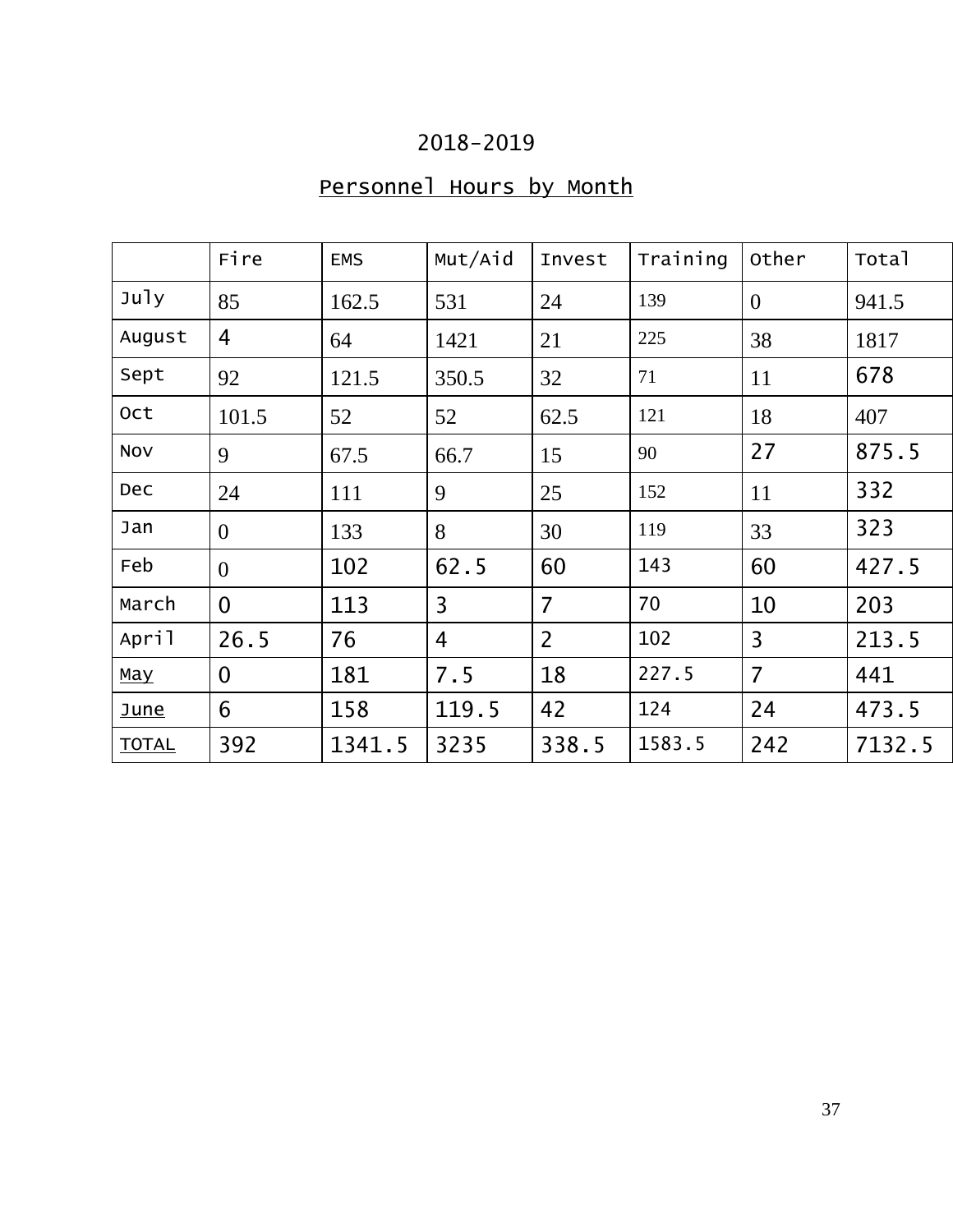|            | Fire           | <b>EMS</b> | Mut/Aid        | Invest         | Pub/Asst       | Activated<br>Alarm | Other          | Total |
|------------|----------------|------------|----------------|----------------|----------------|--------------------|----------------|-------|
| July       | 53             | 149        | 74             | 24             | $\overline{0}$ | $\overline{0}$     | $\overline{0}$ | 300   |
| Aug        | 41             | 64         | 19             | 21             | 17             | 21                 | $\overline{0}$ | 183   |
| Sept       | 22             | 114        | 36             | 32             | $\overline{0}$ | 11                 | $\overline{0}$ | 215   |
| Oct        | 70             | 44         | 25             | 53             | 6              | 12                 | $\overline{0}$ | 210   |
| <b>NOV</b> | 9              | 67         | 21             | 15             | $\overline{4}$ | $\overline{7}$     | $\overline{0}$ | 123   |
| Dec        | 8              | 100        | $\overline{7}$ | 25             | $\overline{7}$ | $\overline{4}$     | $\overline{0}$ | 151   |
| Jan        | $\overline{0}$ | 115        | 8              | 25             | $\overline{7}$ | $\overline{0}$     | 9              | 164   |
| Feb        | $\overline{0}$ | 102        | 18             | 60             | 8              | 15                 | 28             | 231   |
| March      | $\overline{0}$ | 113        | $\overline{3}$ | $\overline{7}$ | $\overline{3}$ | $\overline{7}$     | $\overline{0}$ | 133   |
| April      | 22             | 68         | $\overline{4}$ | $\overline{2}$ | $\overline{3}$ | $\overline{0}$     | $\overline{0}$ | 99    |
| May        | $\overline{0}$ | 163        | 43             | 18             | $\overline{2}$ | $\overline{0}$     | $\theta$       | 226   |
| June       | 6              | 158        | 79             | 42             | 10             | $\overline{0}$     | 14             | 309   |
| Totals     | 231            | 1257       | 337            | 324            | 67             | 77                 | 51             | 2344  |

 2018-2019 Personnel Response by Incident Type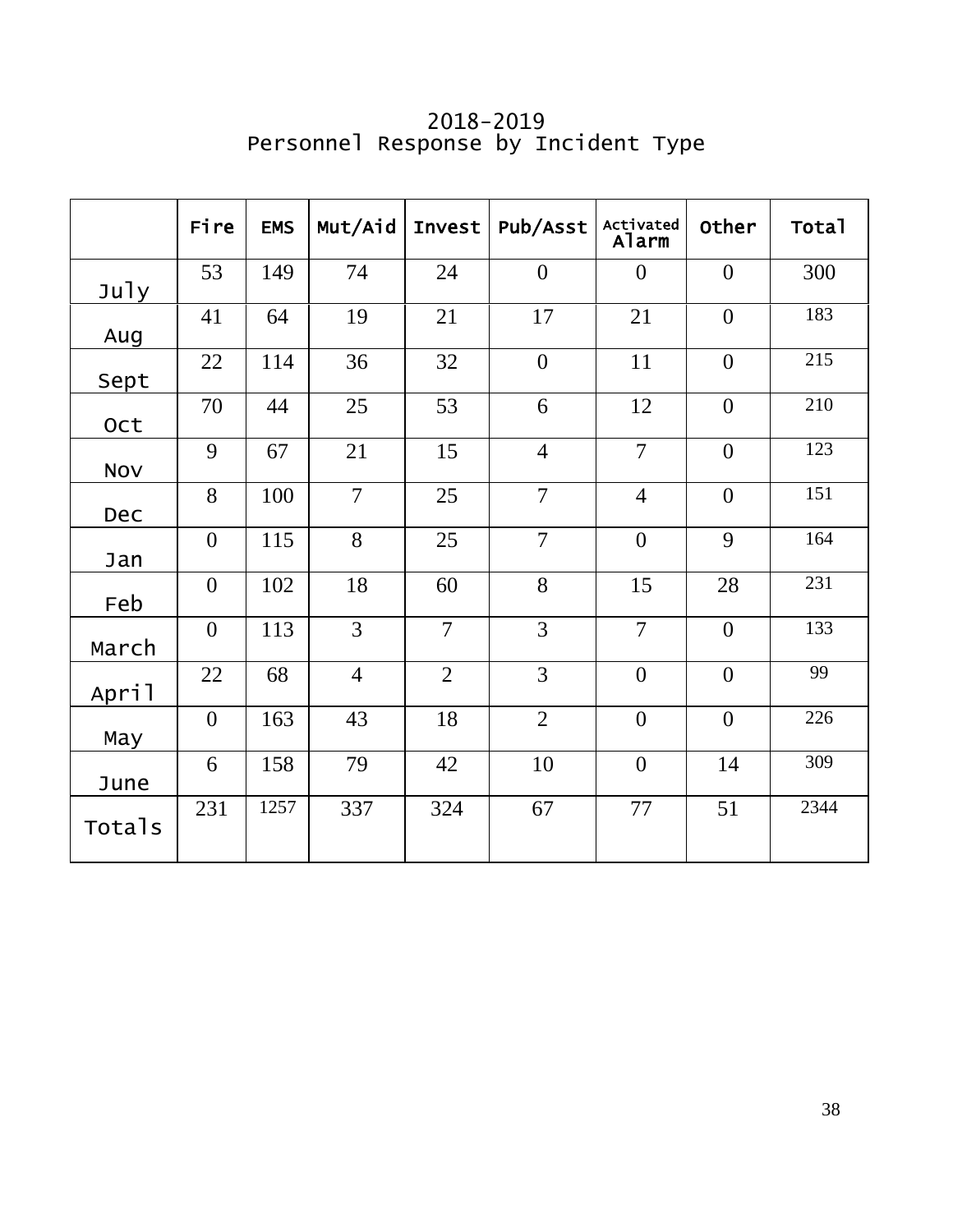### Fire Prevention Bureau

The Fire Prevention Bureau is a function of the Fire District responsible for the prevention of fires, life safety, and damage to property and the environment.

Primary goals are preventing fires, life safety, and damage control through a number of Fire Prevention programs, such as Commercial Building Inspections, Fire Investigations, Public Education Programs, and Media Releases.

#### Building Inspections:

40 Commercial Occupancies were inspected for fire and life safety violations and 30 re-inspections were conducted for compliance of the 2016 California Fire Code. Several violations are still outstanding. The District will continue to work on compliance. Our goal is to get the occupancy to comply with California Fire Code.

#### Weed, Brush, and Trash Abatement:

The District issued 101 abatement notices during the year. 7 parcels were abated by the District for non-compliance. No fires occurred on parcels that had been abated. This year many of the citizens started abatement early, but due to late rains several parcels were abated twice.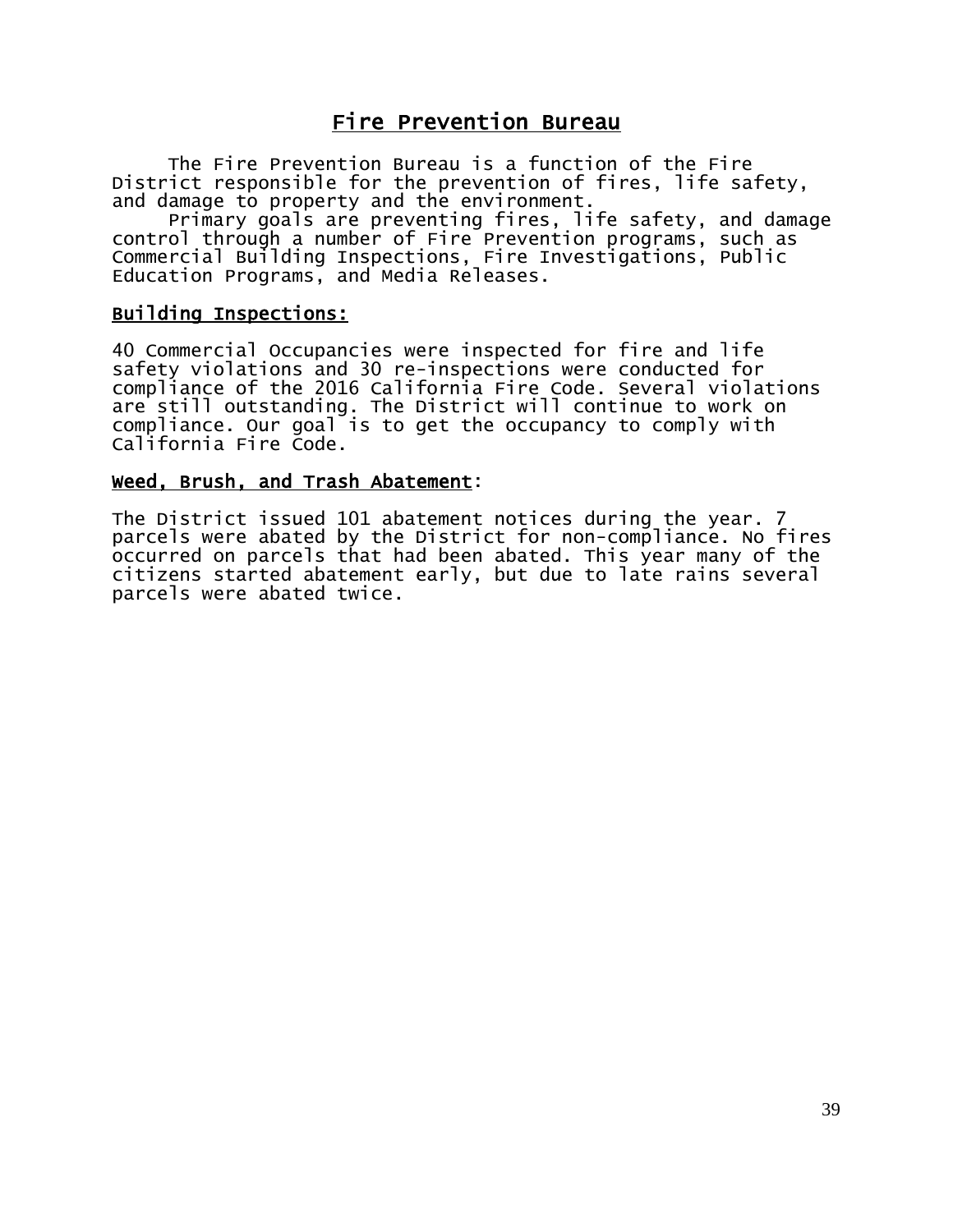#### PUBLIC EDUCATION

The Sacramento River Fire District provided five public programs in fire prevention and safety to local service clubs, Grand Island Elementary School, Colusa Indian Community, and various interested groups. Programs are intended to increase the awareness of fire safety. Several fire station tours were provided for daycare and elementary school children during the year.

There were no civilian injuries or deaths from fire that were reported to the District in 2018-2019. The Fire District attributes this low injury/death rate to public education, and life safety inspection programs provided throughout the year.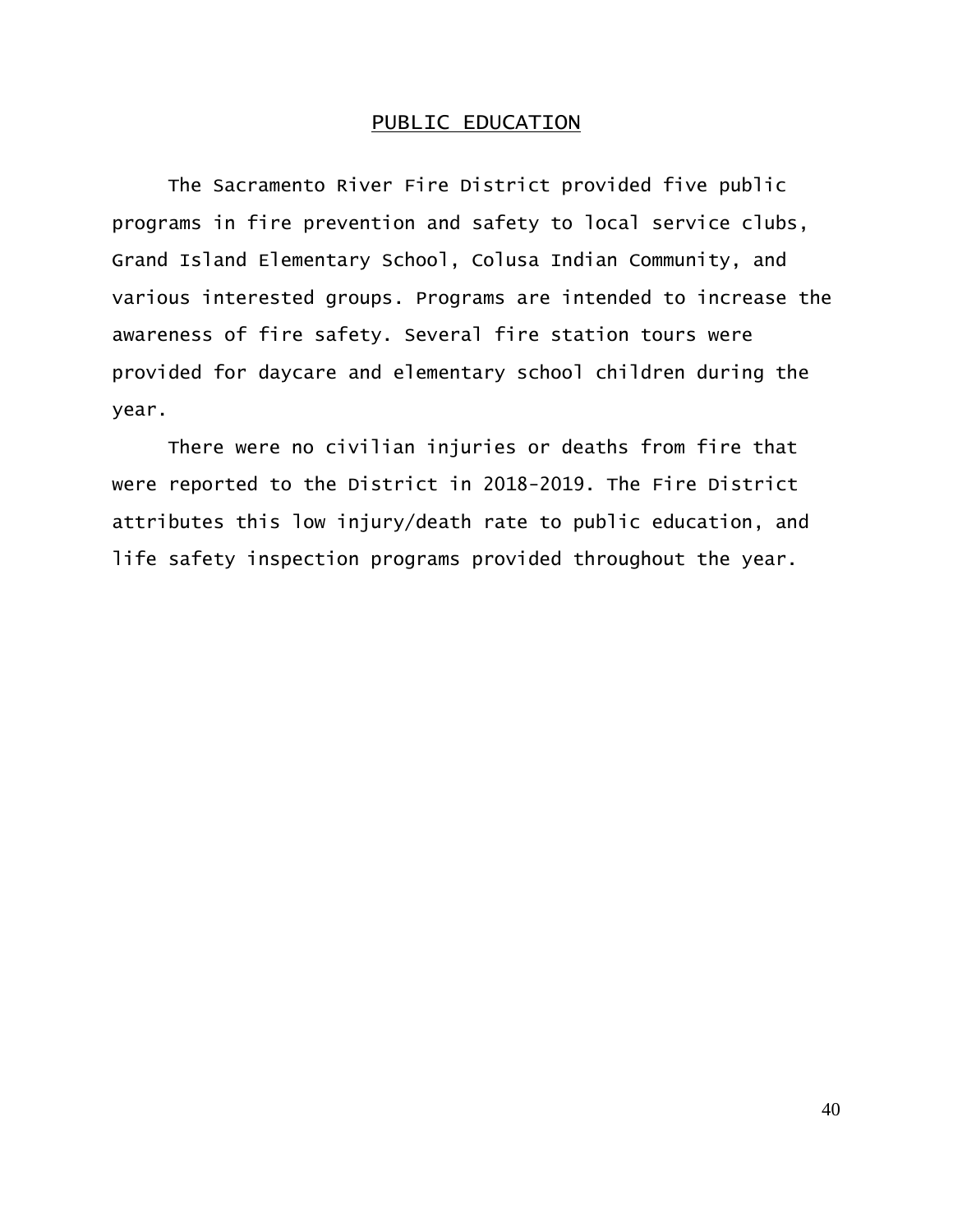The District investigated all 33 fires that occurred during 2018-2019. The causes of those fires were determined to be as follows:

- 1. Mechanical 3
- 2. Electrical short circuit/arcing 1
- 3. Control burn 9
- 4. undetermined 9
- 5. Suspicious (possible intentional) 3
- 6. Collision 1
- 7. Smoking materials –1
- 8. Friction/Equipment 5
- 9. Spontaneous Combustion 1

Two of the fires that were of undetermined cause occurred on public roadways. Cause of those fires were probably discarded hot material from passing motor vehicles, which would include hot exhaust particles, smoking materials, or sparks.

For fires to be classified as undetermined no physical evidence as to the cause of the fire or witnesses to the ignition could be located.

Undetermined cause attributed for 27% of all fires during the year.

Fires caused by control burn attributed to 27% of all fires during the year, which are all preventable.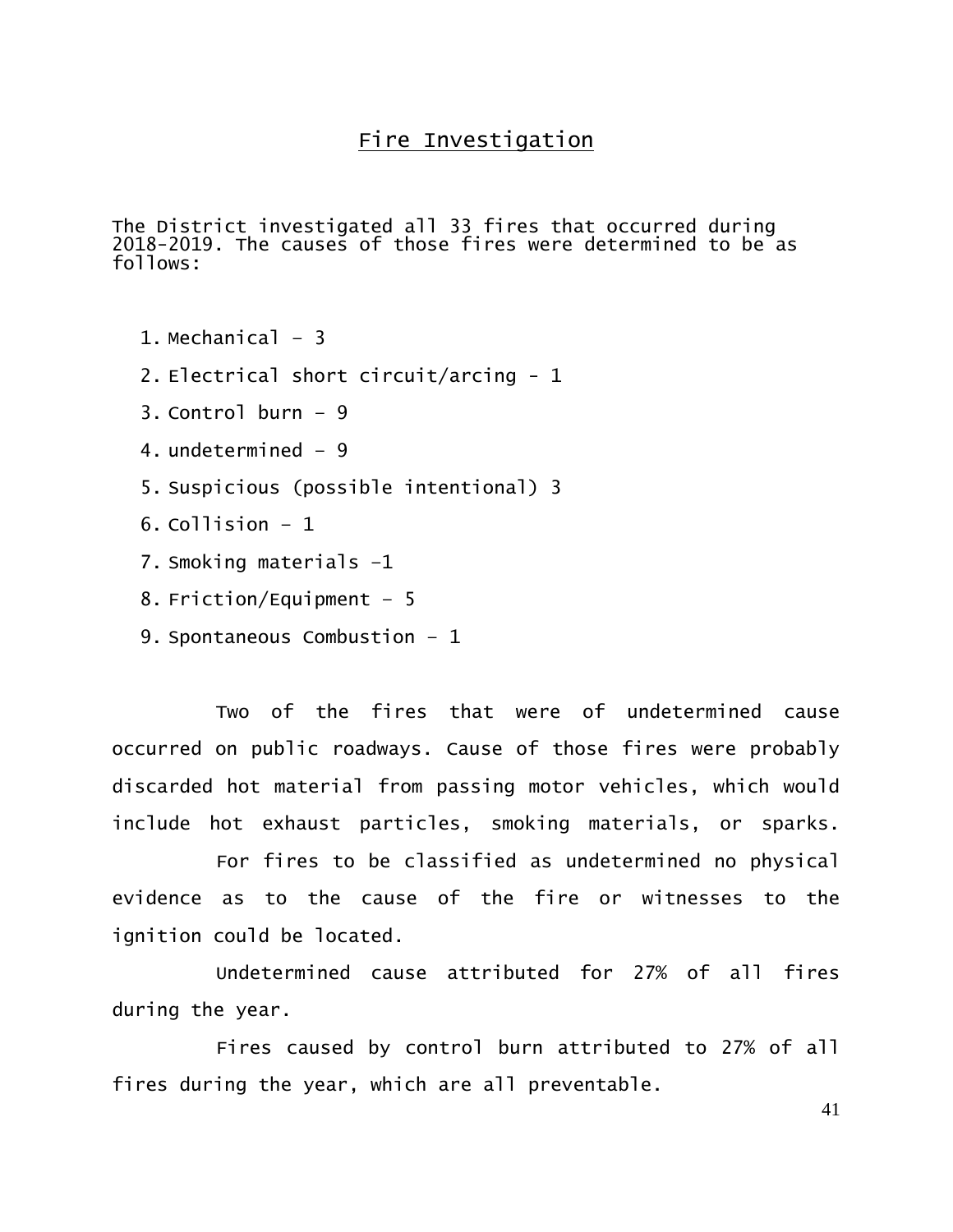Fires caused by friction from heat and mechanical issues attributed for 21% of all fires and, again, were all preventable.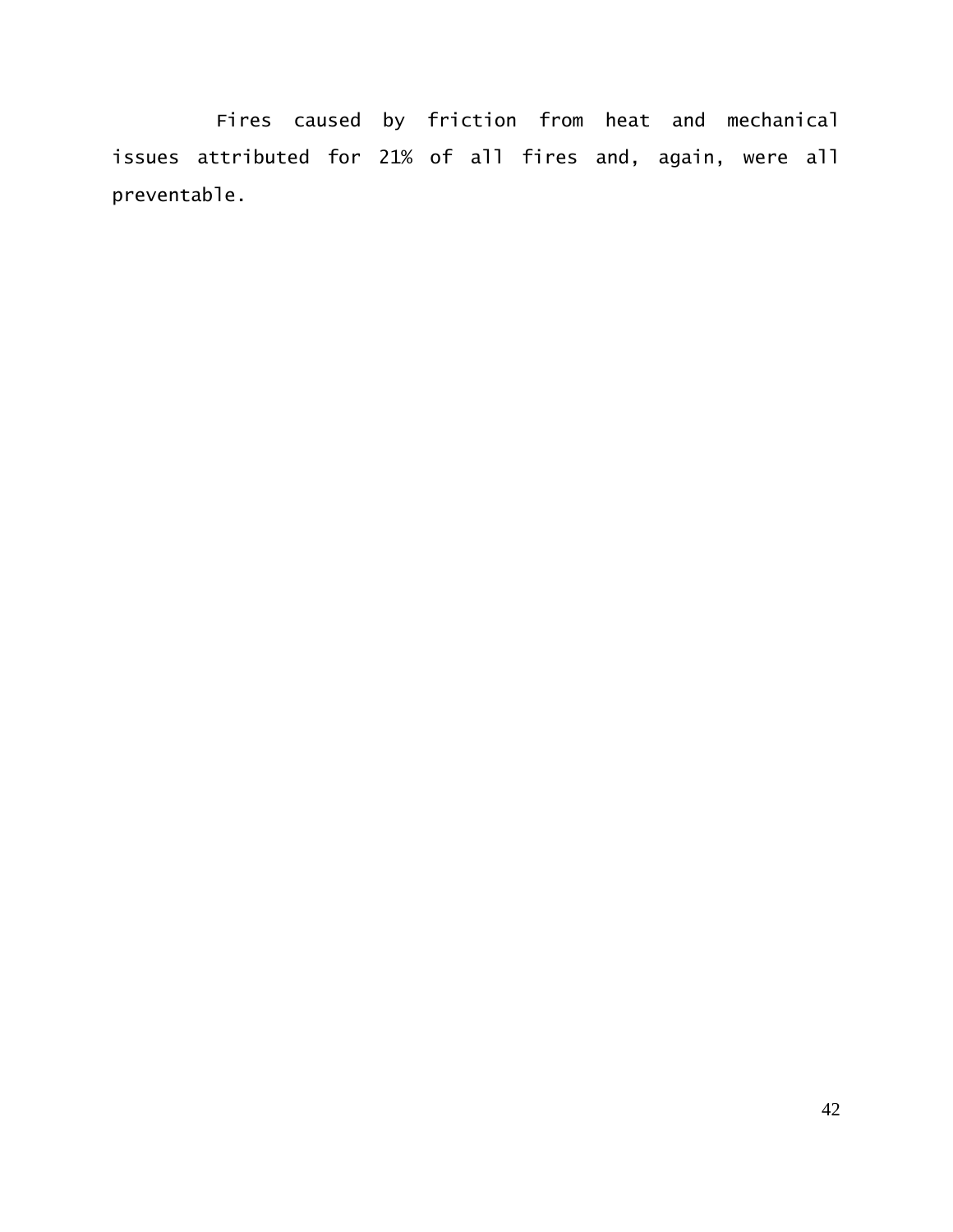### Incendiary/ Suspicious Fires

T.

Of the 33 fires investigated during the year three fires were determined to be suspicious in nature. No physical evidence was recovered and there were no witnesses to determine the cause of the fires. The nature of these fires is obviously intentional for unknown reasons.

All three suspicious fires occurred in wildland along the Sacramento River off of Reservation Road. All three fires were determined to have separate points of origin. Although, the fires burnt together. A total of 18 acres were burned with no monetary loss. All three fires started off the Levee Roadway and after the Department of Water Resources had burnt the vegetation of the sides of the levee.

There have been suspicious fires in the immediate area in the past few years.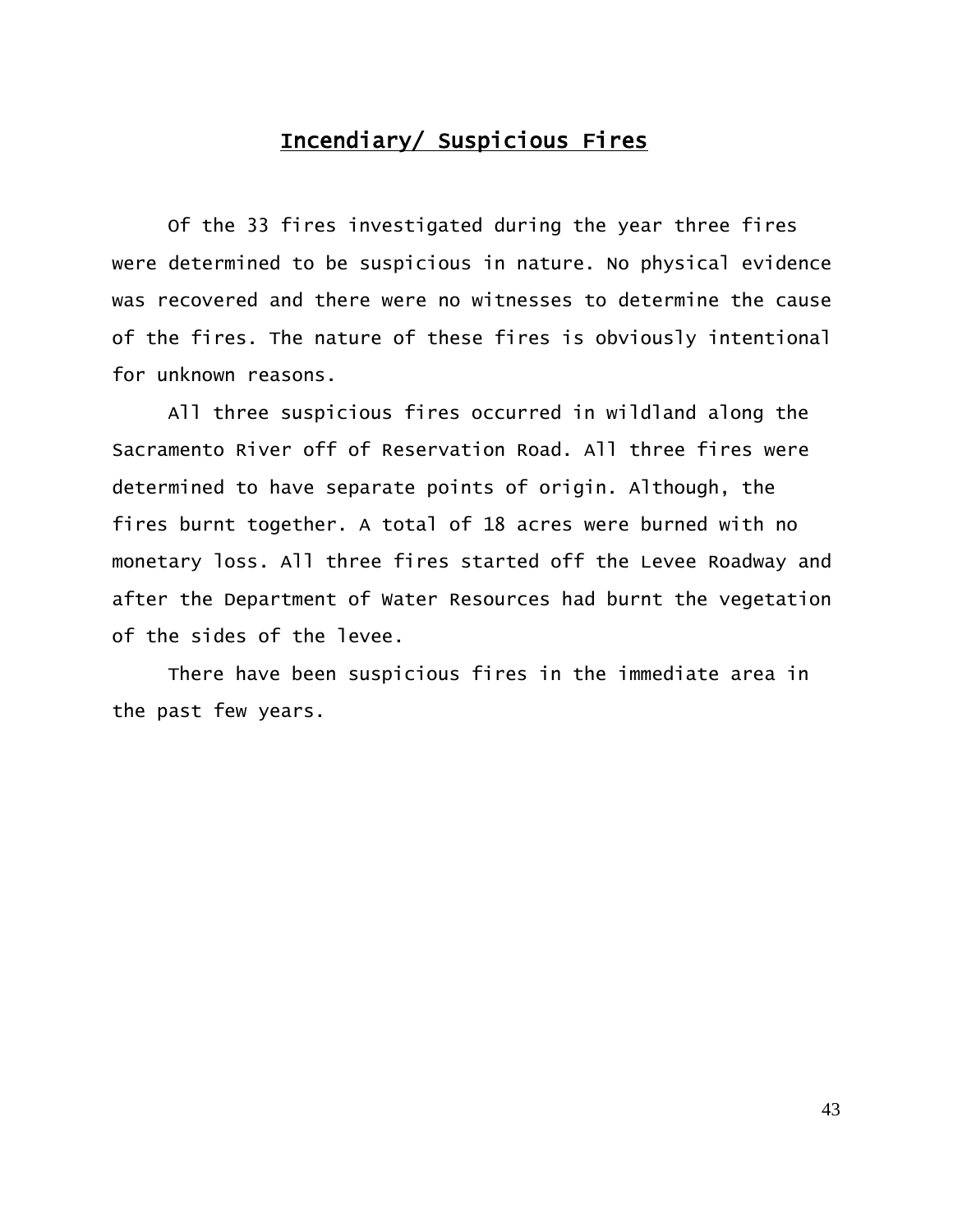#### Senior Citizen and Handicapped Smoke Detector Program T,

The Sacramento River Fire District continues to provide Senior Citizens and the handicapped with smoke detectors and maintenance at no cost. When a smoke detector is installed in a residence, the occupants are educated in escape plans, fire prevention, and maintenance.

Three new smoke detectors were installed, and four smoke detectors were provided with maintenance checks during the year. Smoke detectors have undoubtedly saved many lives throughout the years, but better education must be provided to citizens to better maintain the detectors. As in many areas of the U.S. during emergencies the Fire District has found smoke detectors with the batteries disconnected or removed or the detectors removed all together.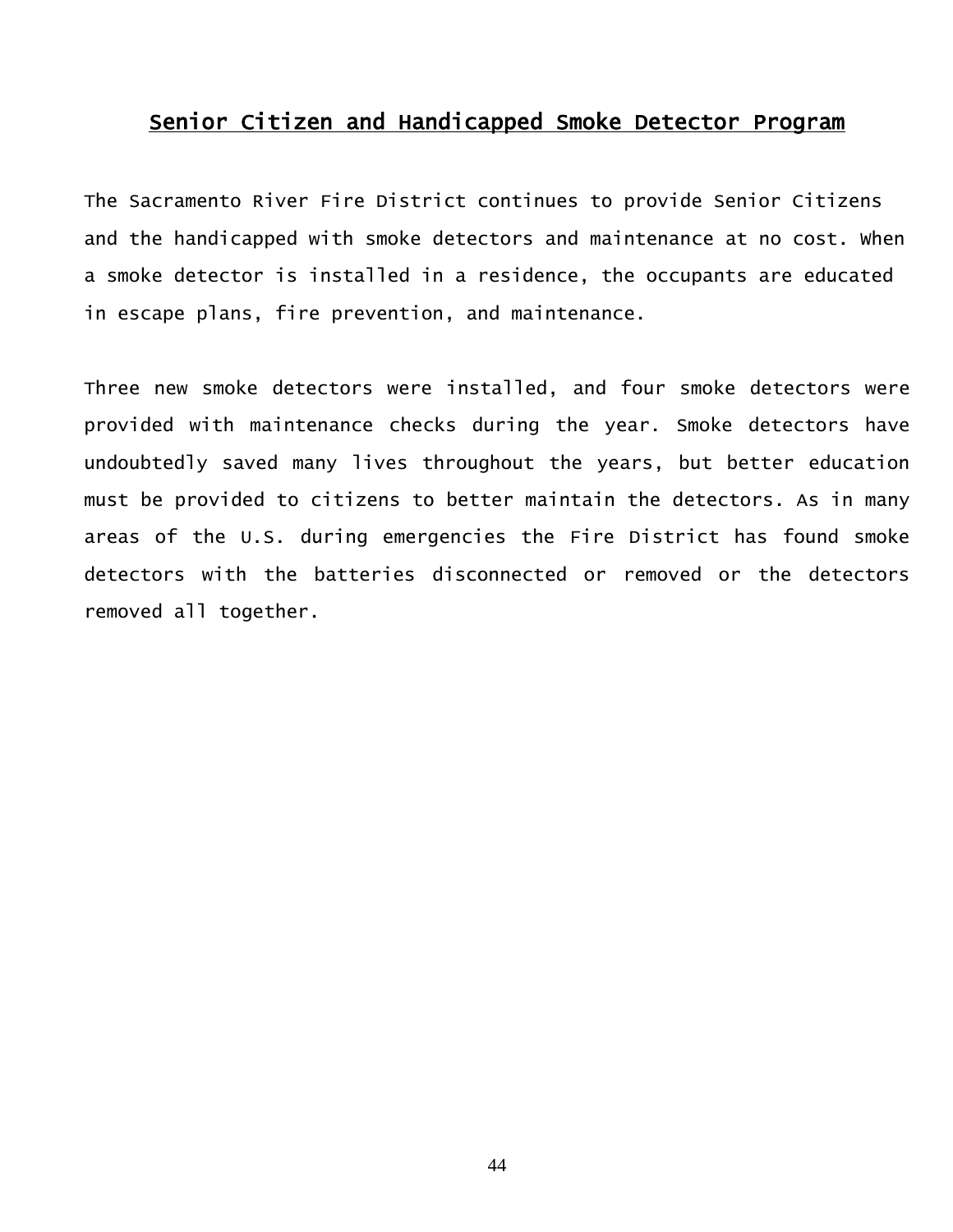#### Burn Permits

The Fire District under the authority of the California Fire Code, Section 105.8.0.1, issues burn permits for the purpose of eliminating burnable waste. The main purpose of a burn permit is to allow the applicant notification of all burning rules and regulations of both the Fire District and State and County Air Pollution Offices prior to burning. The information hopefully prevents any controlled burning from escaping. Other purposes of obtaining a burn permit are control over the amount of material that is being burned each day, and where controlled burning is being conducted each year.

The District issued 180 permits to burn during the year, for residential, agricultural, commercial and industrial occupancies. Permits issued decreased 21% from last year. Agriculture is burning less every year due to the weed programs and incorporating crop waste back into the soil. Agricultural burning permits issued was the majority of the increase.

The District experienced nine fires from escaped control burns during the year, compared to nine during 2017-2018. Two of the escaped control burns occurred on agriculture properties, three on the river levee, and four on residential properties. Escaped control urns caused no damages.

No escaped control burns occurred on commercial or industrial properties.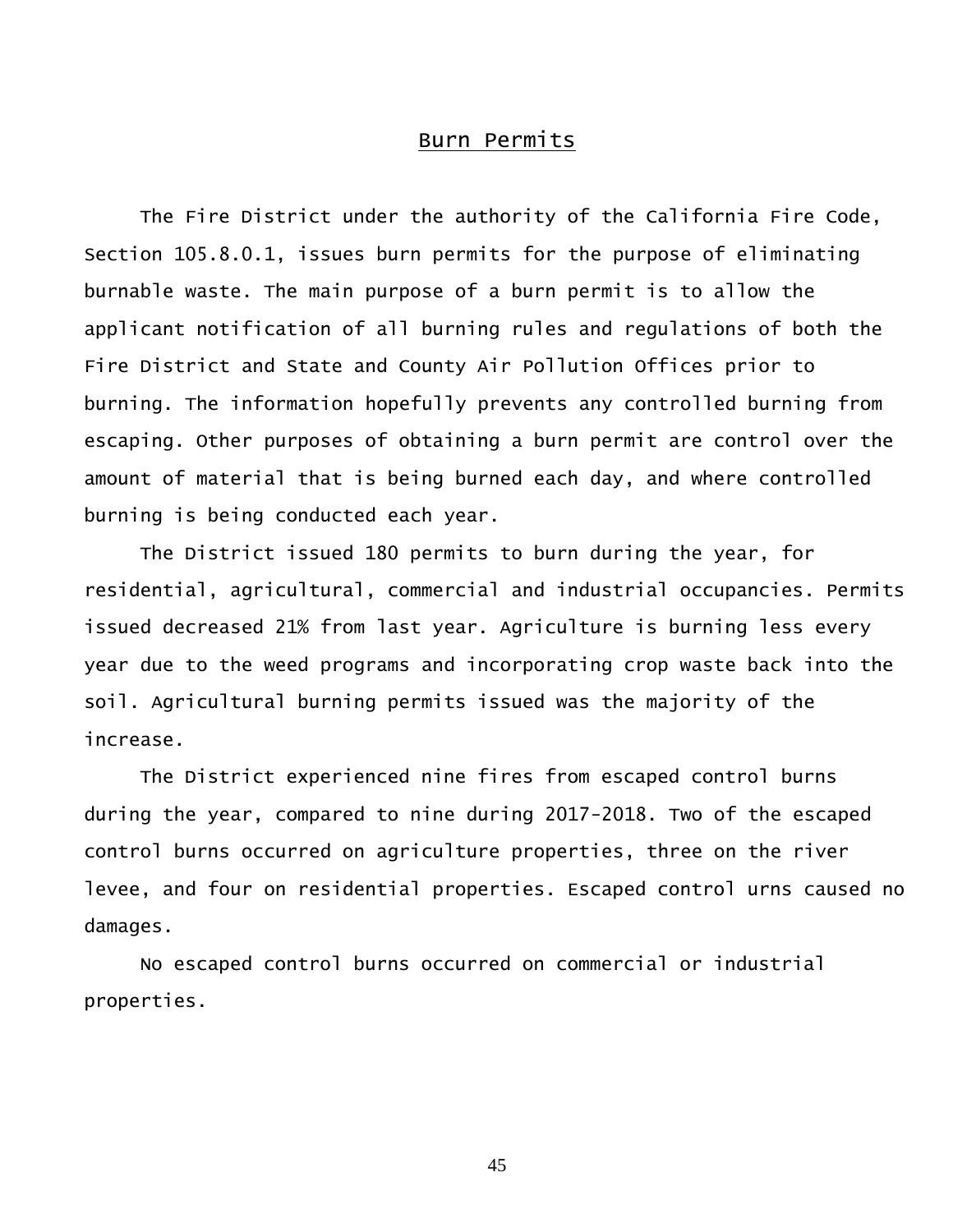#### **SAFETY**

 The Fire District continues to experience an excellent safety record.

Most importantly there were no deaths or injuries during the year to Fire District personnel.

There were several accidents involving apparatus that caused minimal damage that occurred during the year. Although the District puts forth every effort to prevent those incidents they do continue to occur. They are minor and caused no injuries.

The District strongly feels that the Safety Committee plays an important and distinct role in preventing accidents, injuries, or death to the Firefighters of the District.

All District personnel must be commended for their continued commitment to safety. As part of each weekly training session a safety topic is presented, discussed and practiced. This training and the work of the safety committee have significantly prevented accidents from occurring that may have resulted in injury or death. Members of the Safety Committee are as follows:

Chief Jeffrey J. Winters – Chairman Asst. Chief - Derrick Ash – Injury and Accident Investigation, Driver training Asst. Chief Parley Fisher – Safety Officer/Secretary Captain Todd Miller – Station Safety/ Safety Officer Captain Effie Vargas – Safety Officer Firefighter Kevin Richardson – Safety Officer The committee attempts to meet on a quarterly basis to discuss specific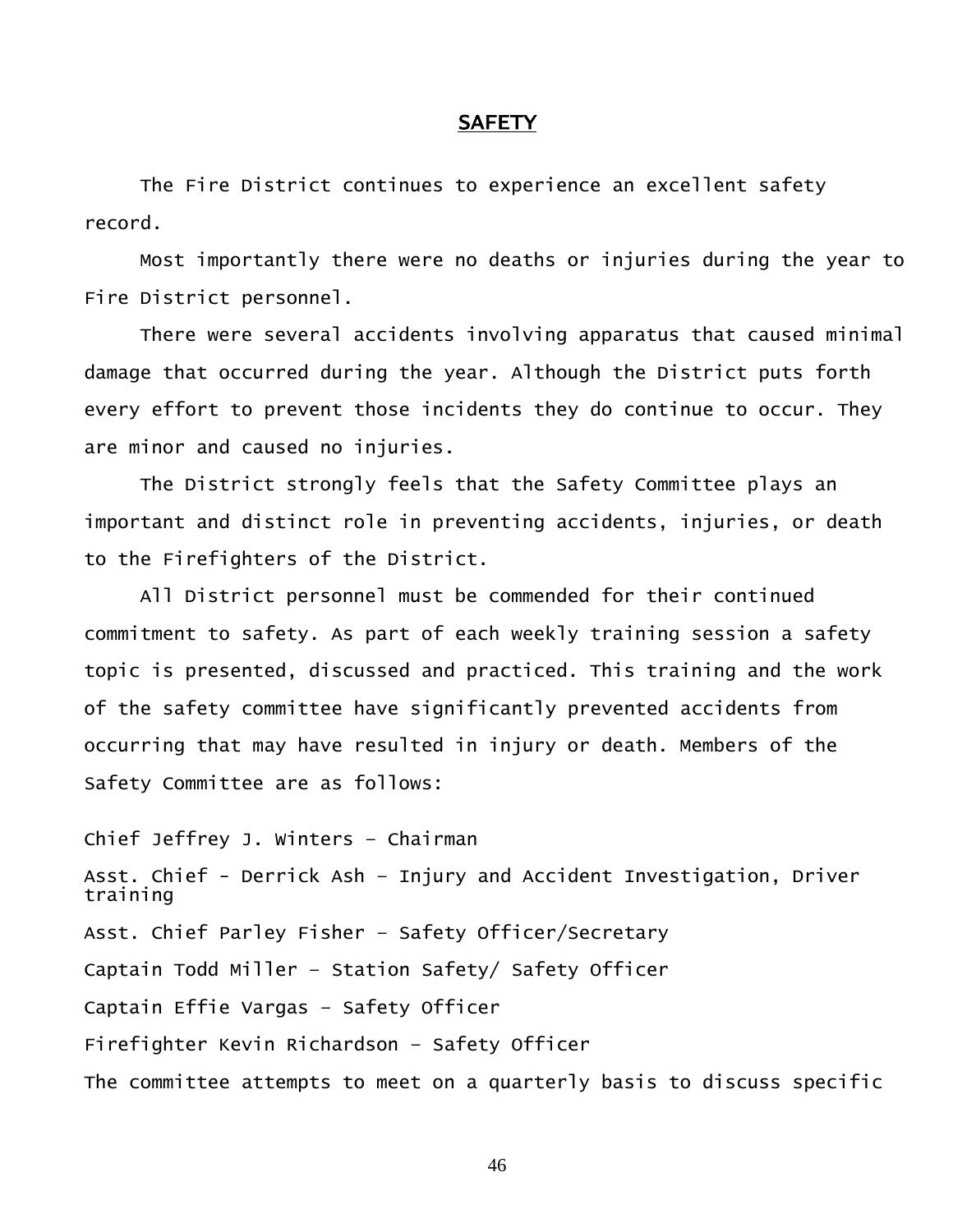Safety topics or issues as needed.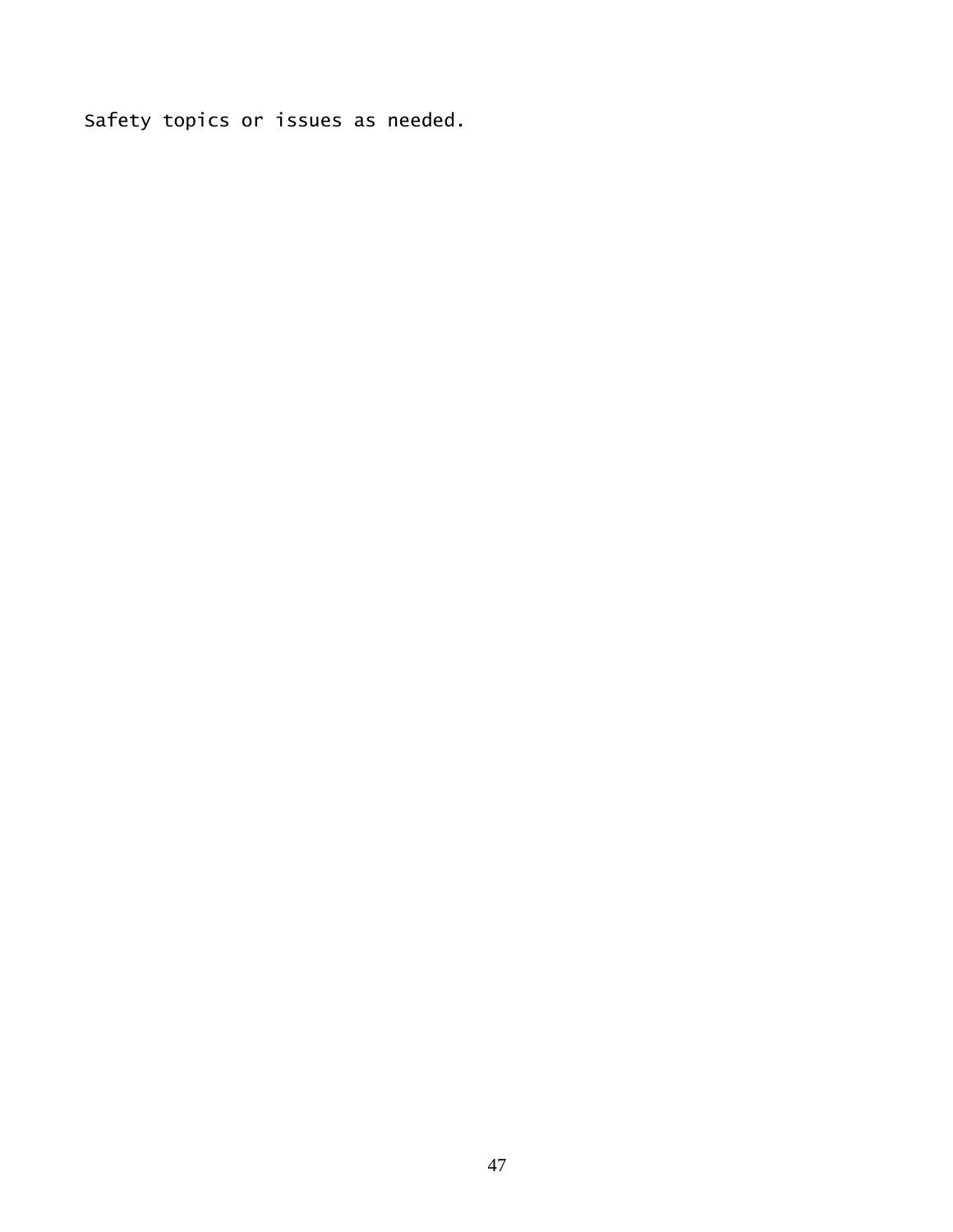#### Personnel Training

Safety meetings are conducted at the beginning of training drill on all scheduled nights for training in order to fulfill the requirements of the District's Safety Program. The Fifth Wednesday training drill is usually utilized for training that Officers feel need to be addressed. It may include any subject – Fire and EMS.

Fire District personnel are strongly encouraged to attend training classes outside of the District. This usually involves traveling to another jurisdiction or educational facility to obtain the training. The training usually requires a weekend or full week to complete.

To offset the inability of personnel to travel the District has in the past few years has continued to bring certification training in house with certified instructors from out of the area. We have had some success in this area. Some classes are being offered on a regional basis and the District may offer some of those training courses. Training courses the District offered this year were Wildland Firefighting RT-130-Annual Refresher Training, which is a NWGG Certification course. In addition, EMS training and Pacific Gas and Electric Safety Program, which has become an annual program. We are continuing to seek new training opportunities for our personnel. The Fire District sponsored a vehicle extrication class with Colusa Fire Department.

Total training hours attained by personnel for the year was 1583.55 hours. Total training hours declined from the previous year, which was 1816.5 hours. This decline is attributed to a decrease in the number of personnel.